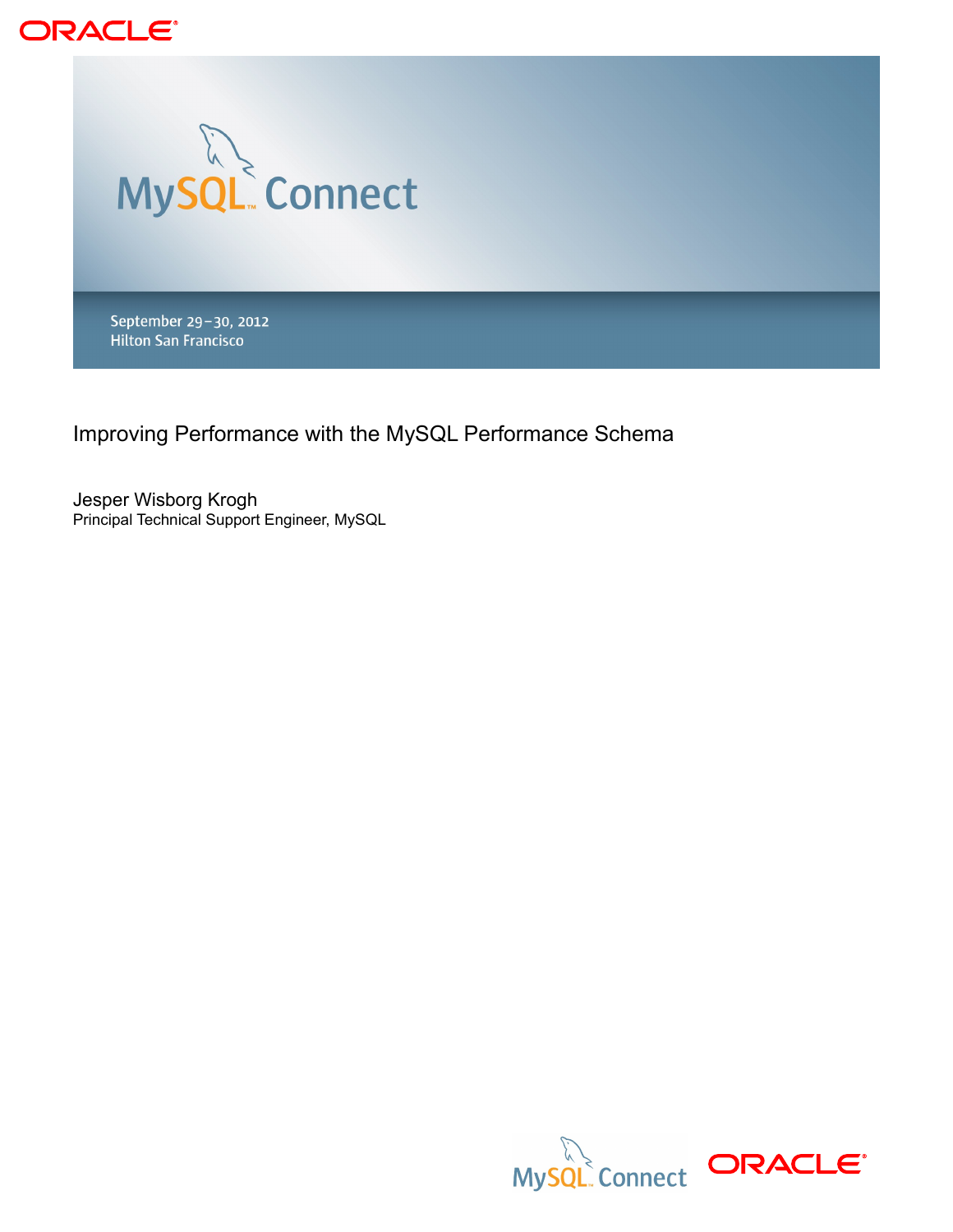## *Background Information*

## **To login to the virtual machine:**

Username: mysqlconnect Password: mysqlconnect Root password: Oracle123

## **Starting and stopping MySQL:**

There are two MySQL instances installed in a master-slave configuration. Both are version 5.6.6 and can be started and stopped using mysqld multi. The master has option group number 0 and the slave has option group number 1.

To start/restart/stop both master and slave:

shell# service mysqld start|restart|stop

To start/restart/stop just the master:

```
shell# service mysqld start|restart|stop 0
```
To start/restart/stop just the slave:

```
shell# service mysqld start|restart|stop 1
```
To log into the master:

shell# mysql

To log into the slave:

shell# mysql --socket=/var/lib/mysql\_slave/mysql.sock

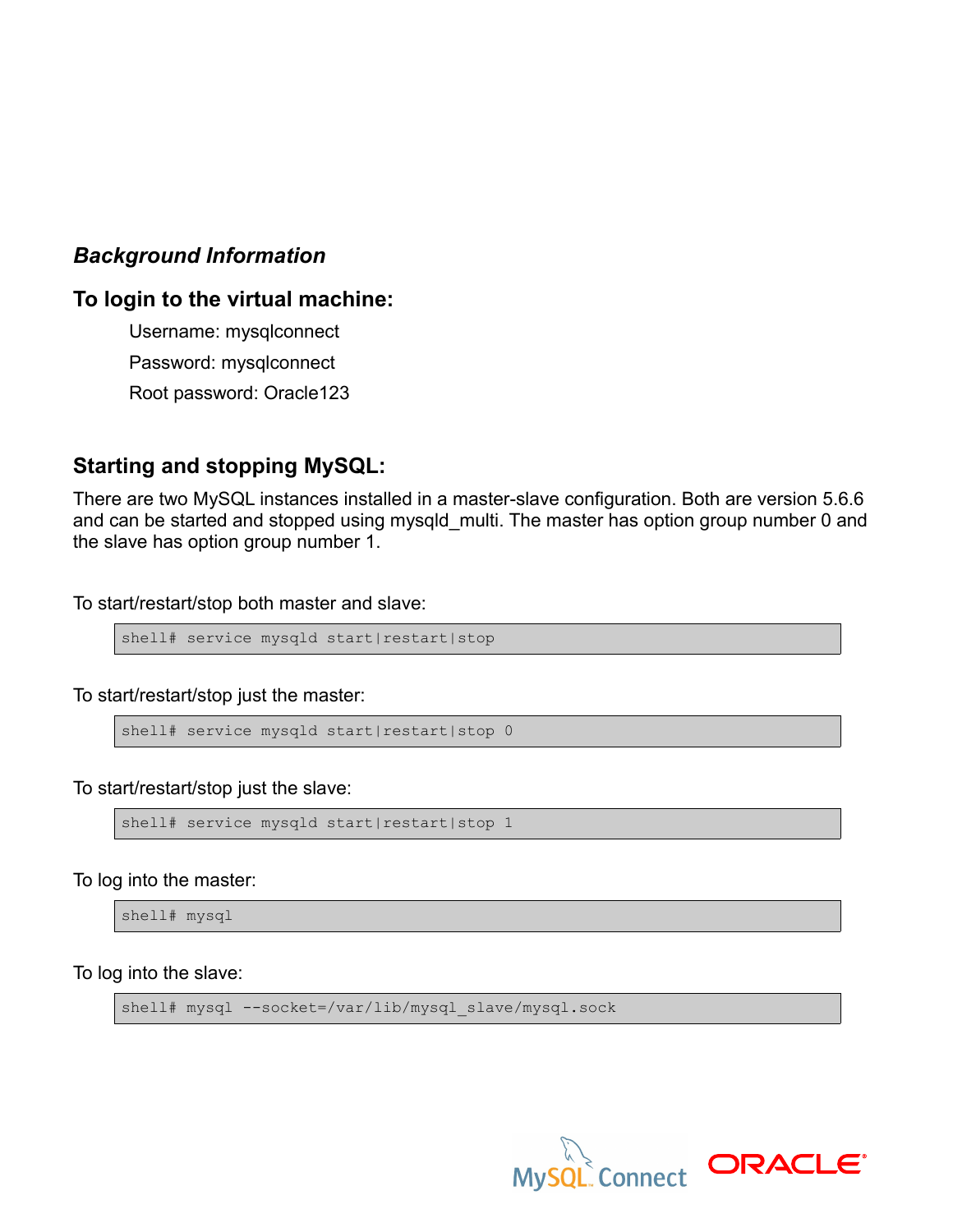The following databases are installed:

- employees: approximately 160M data in 4 million rows. <https://dev.mysql.com/doc/employee/en/index.html>
- sakila: a medium sized sample database with views, stored programs, etc. <https://dev.mysql.com/doc/sakila/en/index.html>
- world: the standard World sample database. <https://dev.mysql.com/doc/index-other.html>
- ps\_helper: Mark Leith's ps\_helper views and procedures for the Performance Schema. [http://www.markleith.co.uk/ps\\_helper/](http://www.markleith.co.uk/ps_helper/)
- ps\_tools: Similar to ps\_helper (will be loaded during this session). A mix of tools created by Mark Leith and Jesper Krogh.
- mysqlconnect: an empty database.

## **Running the Tests**

The tests in this hands-on lab will be run as the root user – both with respect to the operating system and to MySQL.

You can change to become the root user with the following command in the Linux shell:



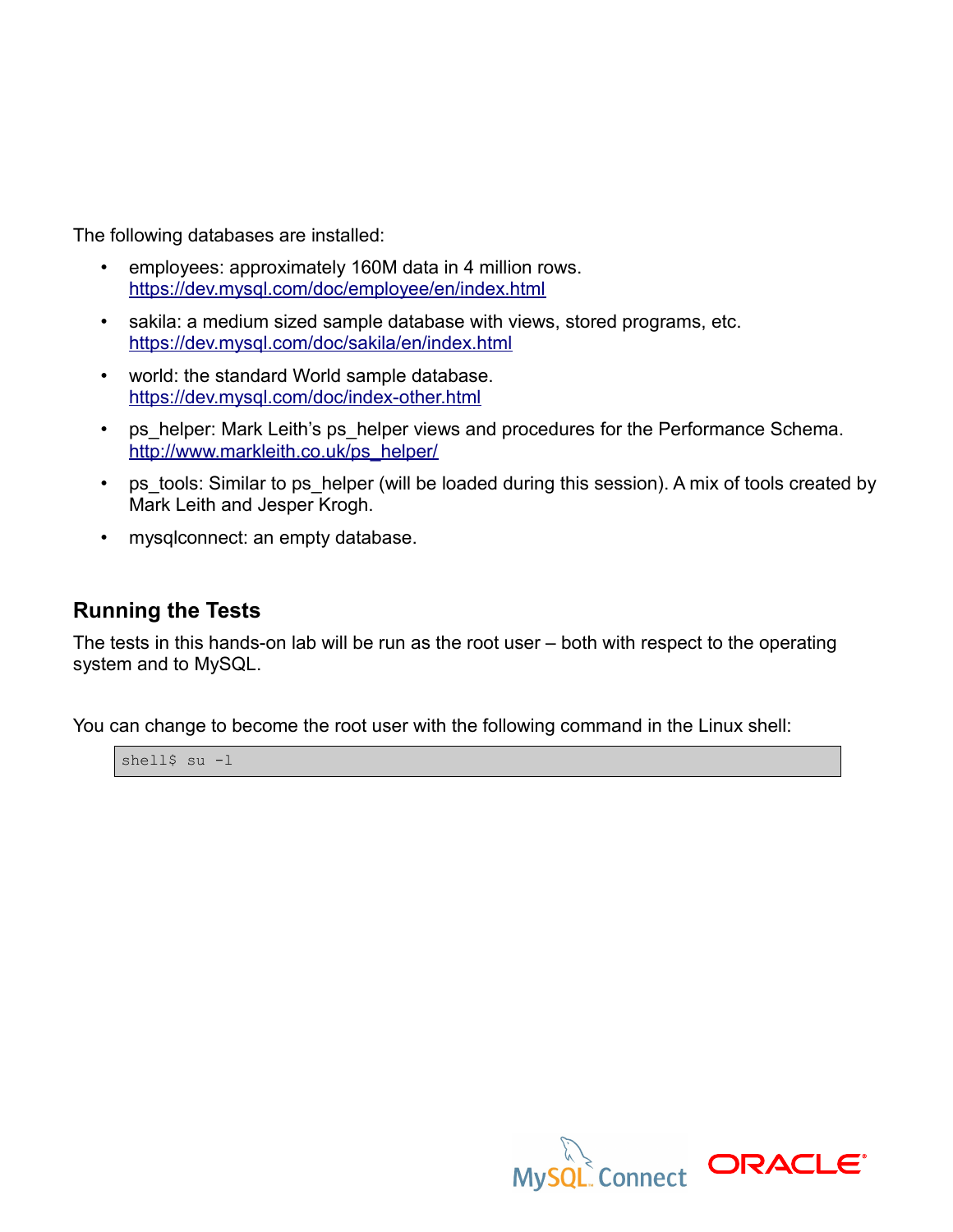# *Tour of the MySQL Performance Schema*

## **Configuration**

We will start out taking a look at how MySQL has been configured with respect to the MySQL Performance Schema.

Starting from MySQL 5.6.6 the Performance Schema is enabled by default, so it is no longer to explicitly enabling it.

However not everything is enabled by default. You have instruments which are the things you can measure, and consumers which are those that use the measurements. Not all instruments and consumers are enabled out of the box, so to ensure we have everything enabled, a few options have been added to the MySQL configuration file. To look at these changes:

```
shell# cat /etc/my.cnf
…
performance_schema_instrument = '%=on'
performance_schema_consumer_events_stages_current = ON
performance_schema_consumer_events_stages_history = ON
performance_schema_consumer_events_stages_history_long = ON
performance schema consumer events statements current = ON
performance schema consumer events statements history = ON
performance schema consumer events statements history long = ON
performance schema consumer events waits current = 0N
performance schema consumer events waits history = 0N
performance_schema_consumer_events_waits_history_long = ON
performance_schema_consumer_global_instrumentation = ON
performance_schema_consumer_thread_instrumentation = ON
performance schema consumer statements digest = ON…
```
The first setting performance schema instrument =  $\frac{1}{6}$ =on' switched on all instruments (% is a wildcard that matches all instruments).

For the consumers it is necessary to enable each explicitly. This is done by pre-pending the name of the consumer with performance schema consumer, for example to enable the statements digest consumer, use the setting and set it to ON.

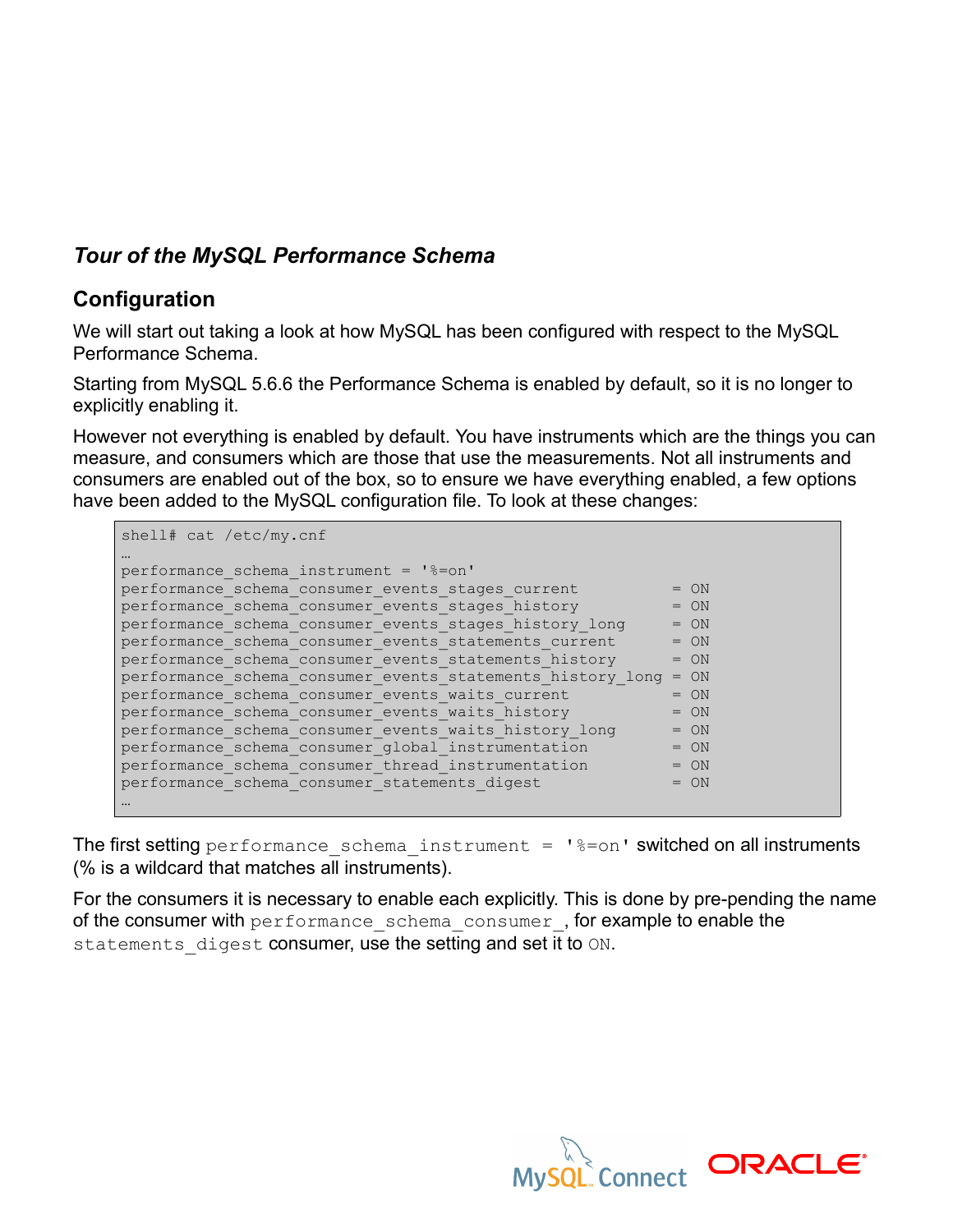## **Start MySQL**

### *1. Stop MySQL*

```
shell# mysqladmin shutdown
shell# mysqladmin --socket=/var/lib/mysql_slave/mysql.sock shutdown
```
### *2. Update the MySQL configuration file*

Change innodb buffer pool size and innodb log file size by opening /etc/my.cnf and in the [mysqld0] group edit, so:

innodb\_buffer\_pool\_size = 100M  $innodb$  log file size = 6M

### *3. Move the existing log files out of the way*

shell# mv /var/lib/mysql/ib log\* /tmp

### *4. Start MySQL*

shell# service mysqld\_multi start

### *5. Load Tools*

Load some extra Performance Schema tools into MySQL – these are stored in the ps\_tools database and are similar to ps\_helper.

```
shell# mysql < /tmp/hol/ps tools 56.sql
shell# mysql --socket=/var/lib/mysql_slave/mysql.sock < /tmp/hol/ps_tools_56.sql
```
#### *6. Connect to the master:*

```
shell# mysql performance_schema
```
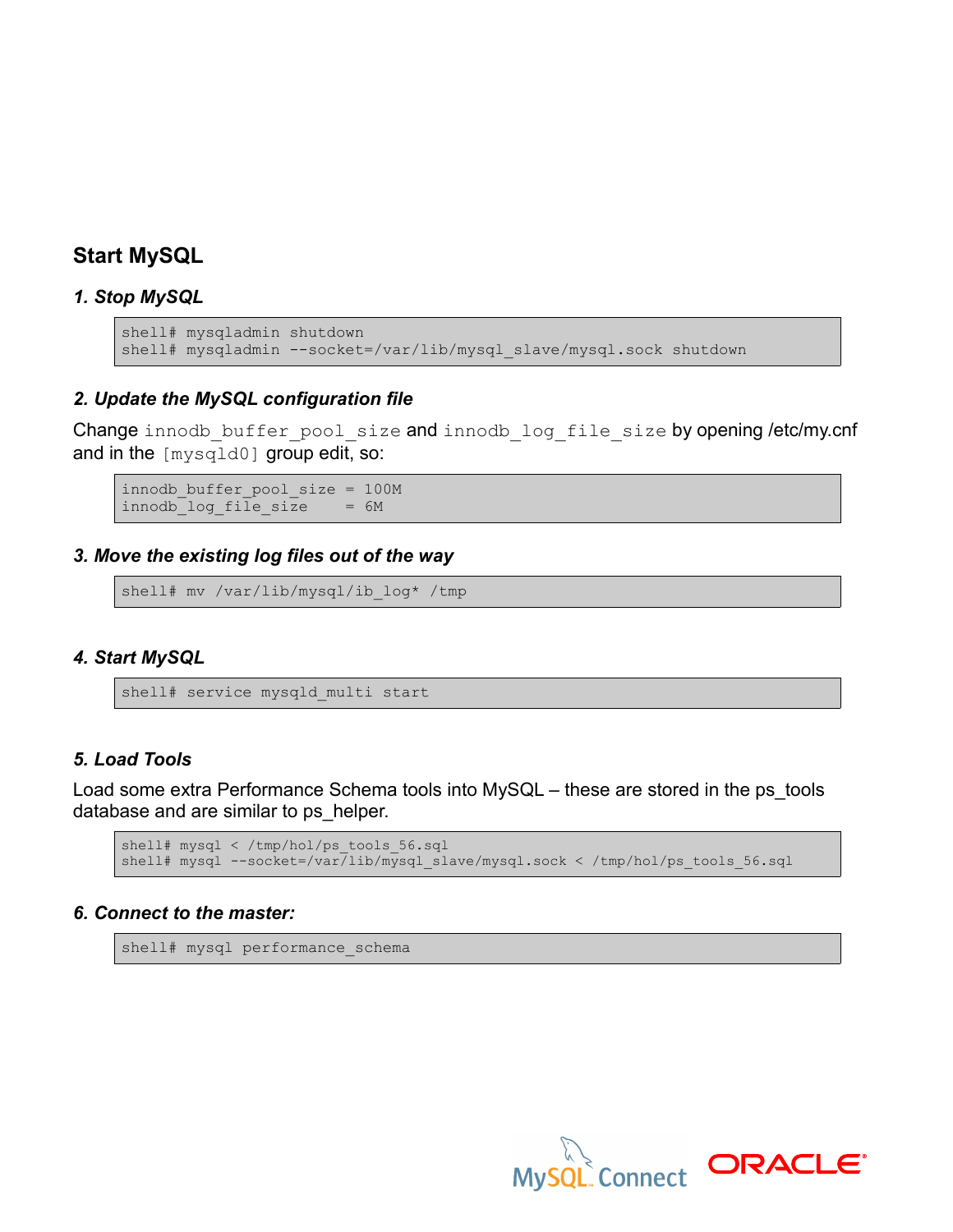# **Performance Schema Variables:**

In addition to the options for which instruments and consumers are enabled at start up, there are a number of variables:

*Query 1*

| mysql> SHOW GLOBAL VARIABLES LIKE 'performance\ schema%';                                                      |                     |  |
|----------------------------------------------------------------------------------------------------------------|---------------------|--|
| Variable name                                                                                                  | Value<br>-+-------+ |  |
| performance schema<br>performance schema accounts size<br>performance schema digests size                      | ON<br>100<br>5000   |  |
| performance schema setup actors size<br>performance schema setup objects size<br>performance schema users size | 100<br>100<br>100   |  |
| 31 rows in set (0.03 sec)                                                                                      |                     |  |

These defines the size of the various Performance Schema tables. Several of the values are calculated automatically based on the other settings such as max connections.

As all the Performance Schema data is in-memory changing the size of the tables, affects the memory usage. The memory usage of the Performance Schema can be checked with SHOW ENGINE PERFORMANCE\_SCHEMA STATUS:

*Query 2*

|                                                                                 | mysql> SHOW ENGINE PERFORMANCE SCHEMA STATUS;<br>--------------+---------                                 |                                                                        |
|---------------------------------------------------------------------------------|-----------------------------------------------------------------------------------------------------------|------------------------------------------------------------------------|
| Type<br>----------<br>------------+-----                                        | Name                                                                                                      | Status<br>-----+---------                                              |
|                                                                                 | performance schema   events waits current.row size<br>performance schema   events waits current.row count | 184<br>  2268                                                          |
| performance schema   (user hash).count<br>performance schema   (user hash).size | performance schema   performance schema.memory                                                            | $\begin{array}{cc} \text{1} & \text{2} \end{array}$<br>100<br>77388712 |
| --------------------+-<br>154 rows in set $(0.01 \text{ sec})$                  |                                                                                                           |                                                                        |

The last row with  $Name = performance scheme.$  memory has the total memory usage for the Performance Schema.

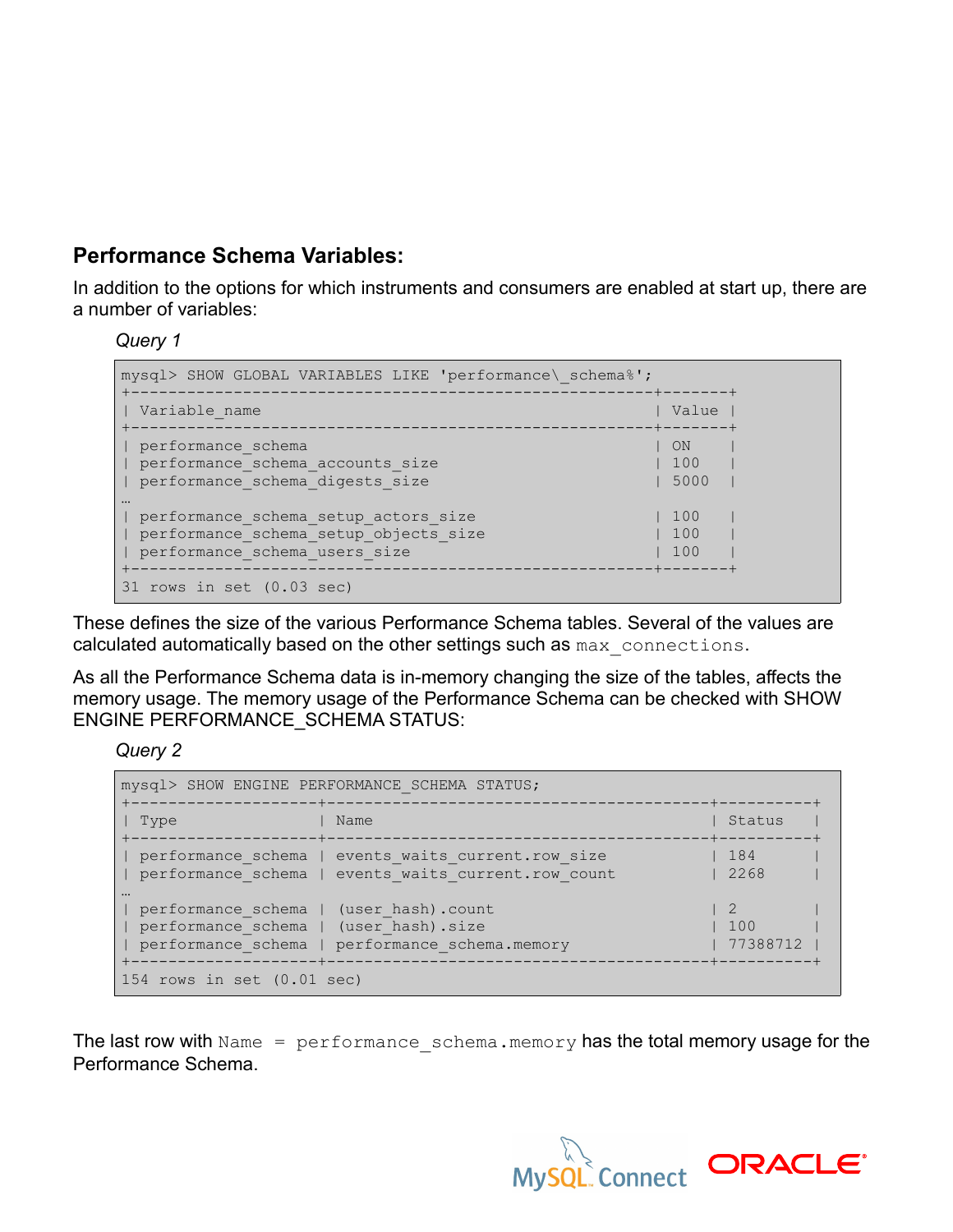# **Setup Tables**

There are five setup tables for the Performance Schema:

*Query 3*

```
mysql> SHOW TABLES LIKE 'setup\_%';
+-----------------------------------------+
| Tables in performance schema (setup\ %) |
+-----------------------------------------+
| setup_actors |
| setup_consumers |
| setup_instruments |
| setup_objects |
| setup timers
+-----------------------------------------+
5 rows in set (0.02 sec)
```
The setup tables include the current settings and allow for dynamically changes of the settings at runtime.

Changes to the setup tables in general takes effect immediately. One exception is changes to setup actors which will only affect new connections.

**Note:** while it is possible to configure most of the Performance Schema settings dynamically, these changes are not persistent when MySQL restarts.

## *setup\_actors*

The setup actors table controls which user accounts are instrumented by default (see also the threads table). The setup actors table has the following content per default:

*Query 4*

```
mysql> SELECT * FROM setup_actors;
+------+------+------+
| HOST | USER | ROLE |
+------+------+------+
| % | % | % |
+------+------+------+
1 row in set (0.00 sec)
```
The HOST and USER fields correspond to the same fields in  $mysql$ .user. The ROLE field is currently not used.

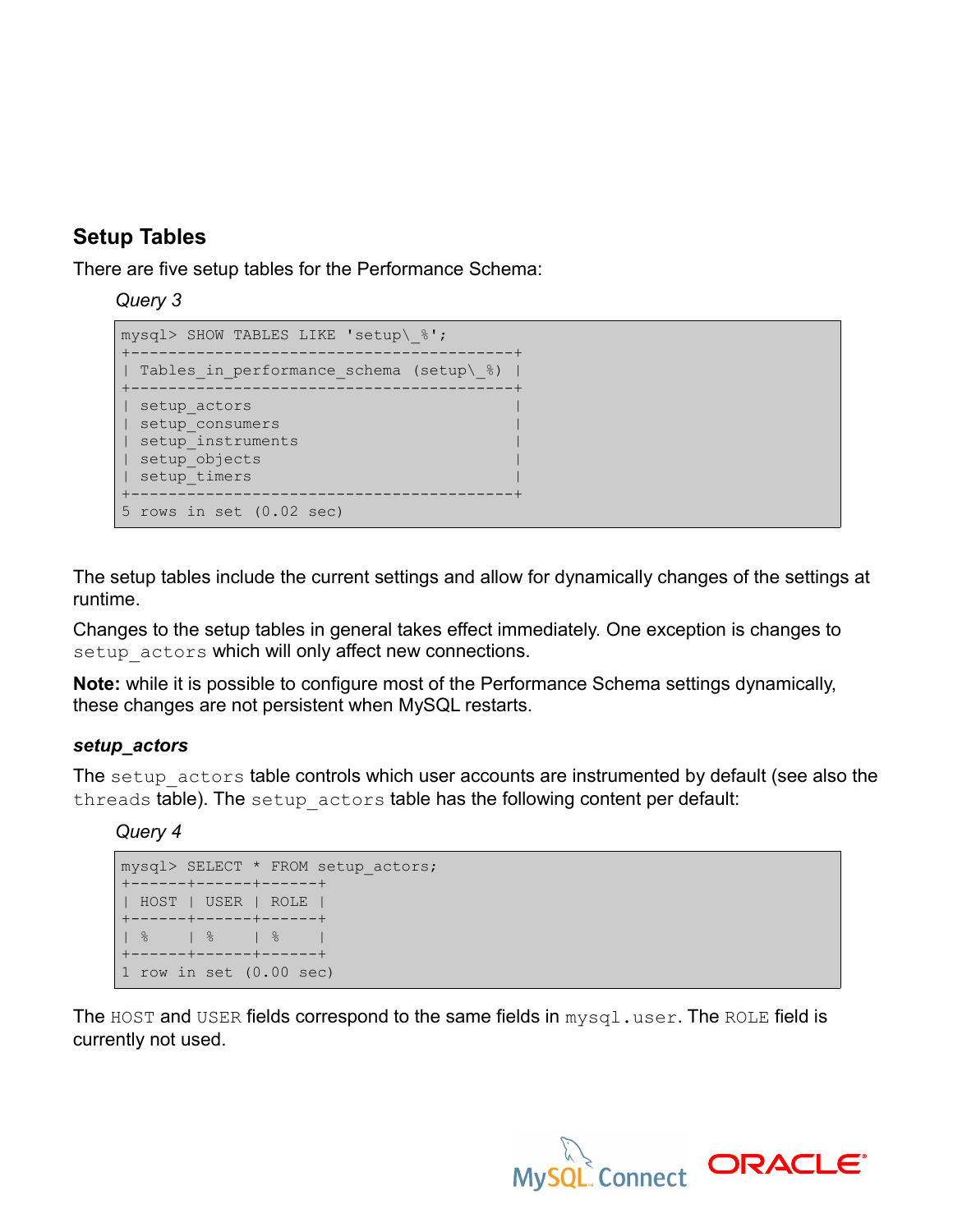The rule is that is any row in setup actors matches the user account, the connection will be instrumented.

### *setup\_objects*

The table setup objects define which database objects will be instrumented. Currently this can only be configured for tables, however wildcards are allowed.

The default content of the table is:

| Query 5 |  |
|---------|--|
|---------|--|

|                                  | mysql> SELECT * FROM setup objects;                                |                                 |                          |                       |
|----------------------------------|--------------------------------------------------------------------|---------------------------------|--------------------------|-----------------------|
| OBJECT TYPE                      | OBJECT SCHEMA                                                      | OBJECT NAME                     | ENABLED                  | TIMED                 |
| TABLE<br>TABLE<br>TABLE<br>TABLE | mysql<br>performance schema<br>information schema   %<br>$\approx$ | - %<br>$ $ $ $ $ $<br>$\approx$ | NO.<br>NO.<br>NO.<br>YES | NO<br>NO<br>NO<br>YES |
| 4 rows in set (0.00 sec)         |                                                                    |                                 |                          |                       |

For setup objects, the most specific match is used. The difference between ENABLED and TIMED is whether when a table is instrumented the events are only counted or also timed.

To demonstrate the use of the setup objects table, consider the following example:

*Query 6a*

```
mysql> TRUNCATE table io waits summary by table;
Query OK, 0 rows affected (0.00 \text{ sec})
```
This resets the table\_io\_waits\_summary\_by\_table table.

*Query 6b*

```
mysql> SELECT OBJECT SCHEMA, OBJECT NAME, COUNT STAR, SUM TIMER WAIT FROM
table io waits summary by table WHERE OBJECT SCHEMA = 'world' AND
OBJECT NAME = \overline{C}Country';
Empty set (0.00 \text{ sec})
```
So the table does not have any row for the  $world.Country$  table at this point – just as would be expected just after truncating a table.

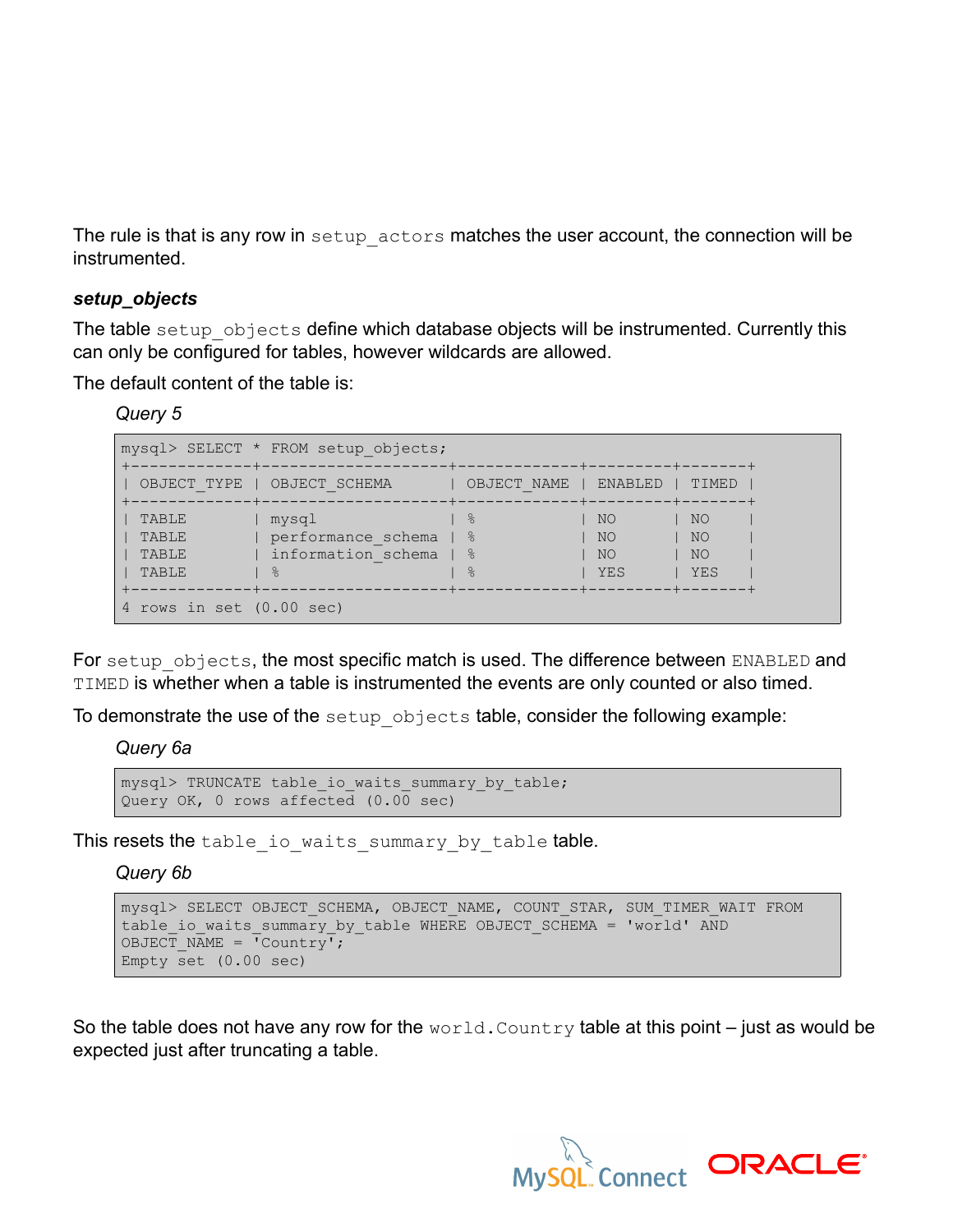### *Query 6c*

```
mysql> SELECT COUNT(*) FROM world.Country;
+----------+
| COUNT(*) |
+----------+
| 239 |
+----------+
1 row in set (0.05 sec)
```
After executing a query using the  $world.Country$  table, what does table io waits summary by table now show?

*Query 6d*

```
mysql> SELECT OBJECT SCHEMA, OBJECT NAME, COUNT STAR, SUM TIMER WAIT FROM
table io waits summary by table WHERE OBJECT SCHEMA = 'world' AND
OBJECT NAME = \overline{C}Country';
+---------------+-------------+------------+----------------+
| OBJECT_SCHEMA | OBJECT_NAME | COUNT_STAR | SUM_TIMER_WAIT |
+---------------+-------------+------------+----------------+
| world | Country | 240 | 22678351616 |
               +---------------+-------------+------------+----------------+
1 row in set (0.00 sec)
```
So there are 240 events for the world. Country table now and a total of 226789351616 pico seconds (10<sup>-12</sup> seconds) has been spent using the table.

Now try the same again, but with a rule in the setup objects table that turns off timing of the events on the world. Country table.

*Query 6e*

```
mysql> INSERT INTO setup_objects VALUES ('TABLE', 'world', 'Country', 'YES',
'NO');
Query OK, 1 row affected (0.01 sec)
```
## *Query 6f*

```
mysql> TRUNCATE table io waits summary by table;
Query OK, 0 rows affected (0.00 sec)
```
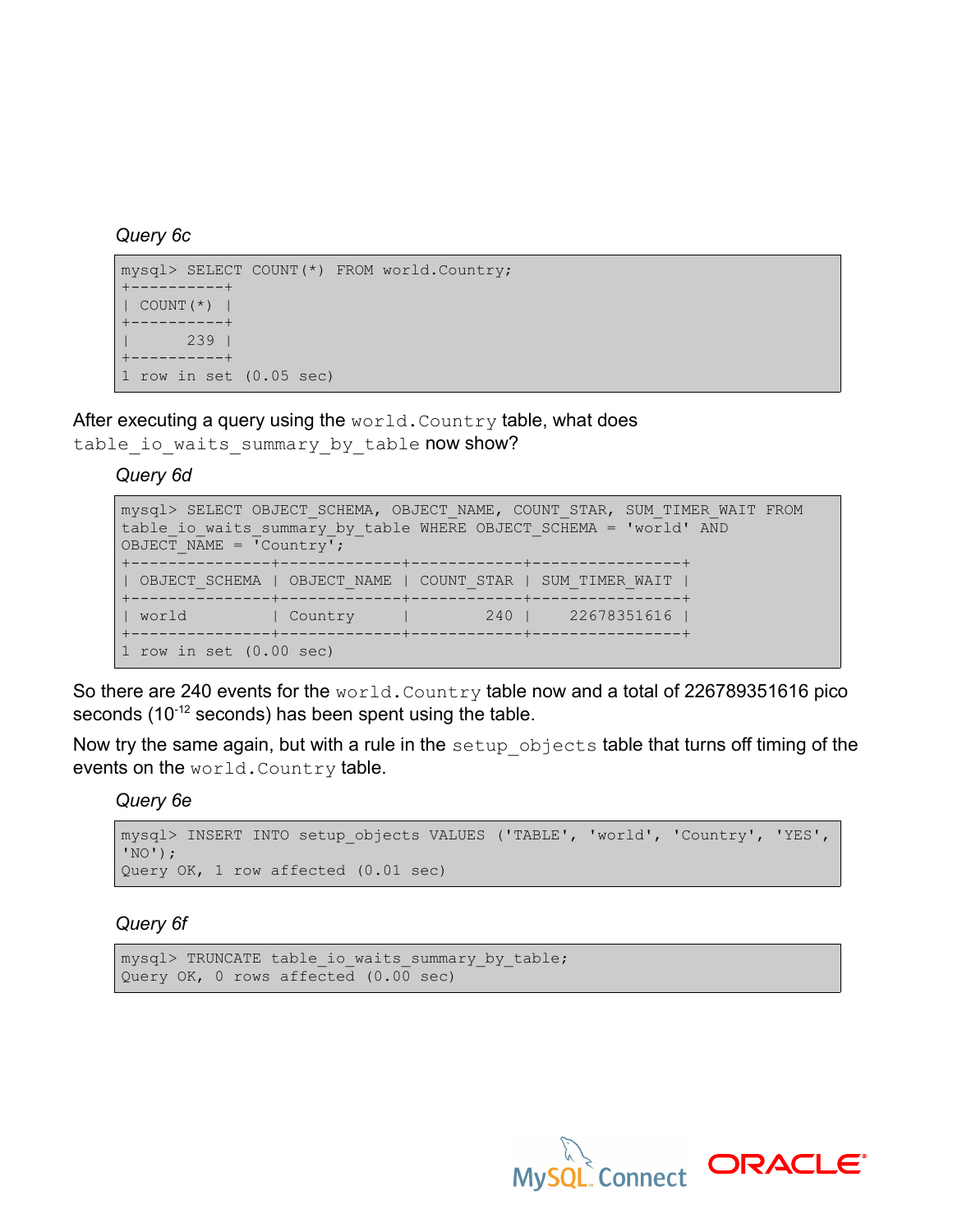## *Query 6g*

```
mysql> SELECT OBJECT SCHEMA, OBJECT NAME, COUNT STAR, SUM TIMER WAIT FROM
table io waits summary by table WHERE OBJECT SCHEMA = 'world' AND
OBJECT_NAME = 'Country';
+---------------+-------------+------------+----------------+
| OBJECT_SCHEMA | OBJECT_NAME | COUNT_STAR | SUM_TIMER_WAIT |
+---------------+-------------+------------+----------------+
| world | Country | 0 | 0 |
+---------------+-------------+------------+----------------+
1 row in set (0.00 sec)
```
Now what is that? We just truncated the table io waits summary by table table, but there is still content in it! For summary rules, TRUNCATE does in general not delete any of the existing rows, instead the counters are set to 0. This is what also happened in this case.

*Query 6h*

```
mysql> SELECT COUNT(*) FROM world.Country;
+----------+
| COUNT(*) |
+----------+
| 239 |
+----------+
1 row in set (0.00 sec)
```
*Query 6i*

```
mysql> SELECT OBJECT SCHEMA, OBJECT NAME, COUNT STAR, SUM TIMER WAIT FROM
table_io_waits_summary_by_table WHERE OBJECT SCHEMA = 'world' AND
OBJECT_NAME = \overline{C}Country';
                               +---------------+-------------+------------+----------------+
| OBJECT_SCHEMA | OBJECT_NAME | COUNT_STAR | SUM_TIMER_WAIT |
+---------------+-------------+------------+----------------+
| world | Country | 240 | 0 |
+---------------+-------------+------------+----------------+
1 row in set (0.00 sec)
```
Here the effect of setting TIMED = 'NO' is that the timer fields (here SUM\_TIMER\_WAIT) is not updated, but we can still see how many times the  $world.Country$  has been accessed.

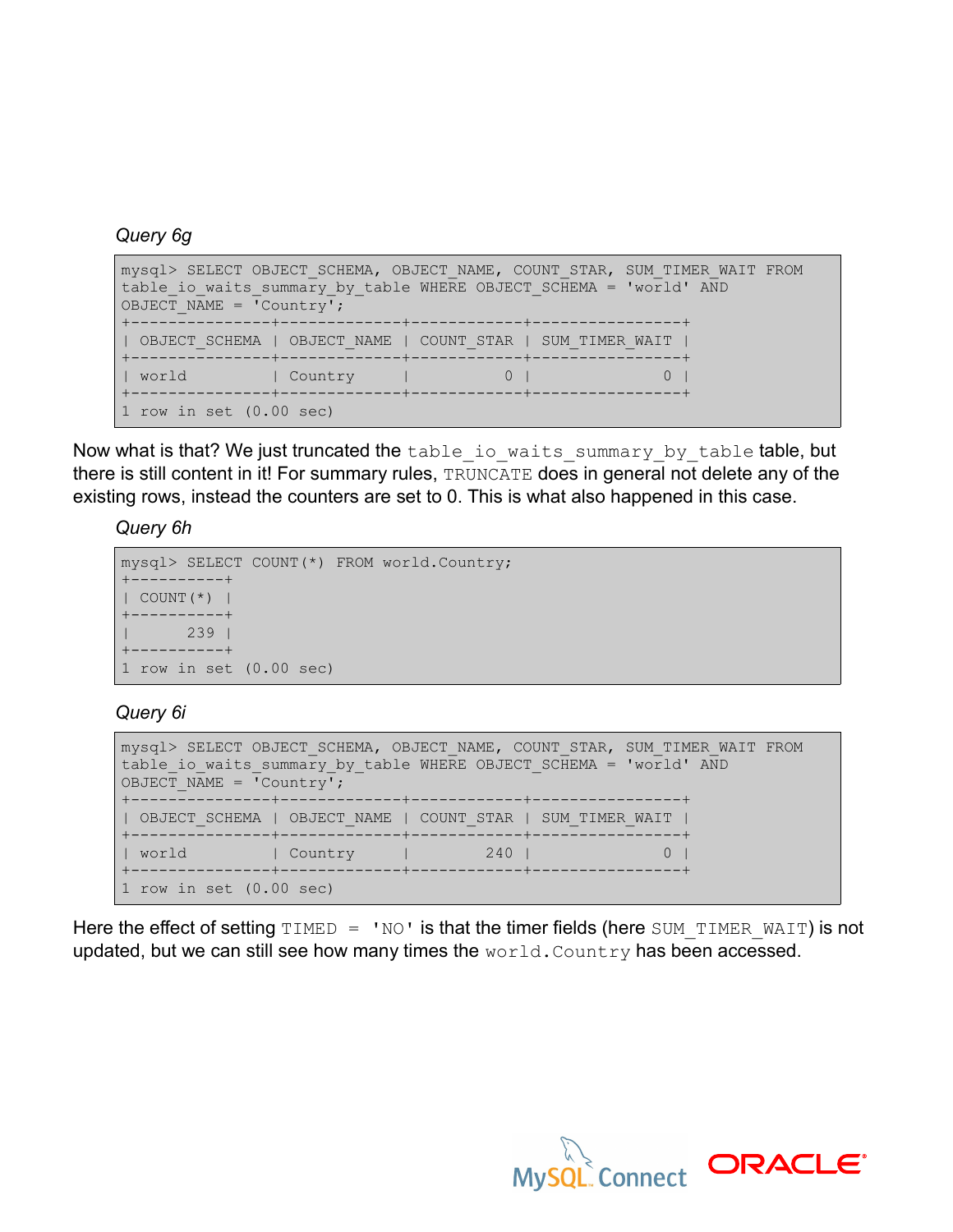Finally we will change back so world. Country is instrumented fully again.

*Query 6j*

```
mysql> DELETE FROM setup_objects WHERE OBJECT_SCHEMA = 'world' AND
OBJECT NAME = 'Country';
Query OK, 1 row affected (0.02 sec)
```
## *setup\_timers*

The setup timers table defines which timer is used for the each of the instrument types.

*Query 7a*

|           | mysql> SELECT * FROM setup timers; |
|-----------|------------------------------------|
|           | . - - + - - - - - - - - -          |
| NAME      | TIMER NAME                         |
| idle      | MICROSECOND                        |
| wait      | <b>CYCLE</b>                       |
| stage     | NANOSECOND                         |
| statement | NANOSECOND                         |
|           | ---+-------------+                 |
|           | rows in set $(0.00 \text{ sec})$   |

The TIMER NAME can be set to any of the values available from performance timer table:

*Query 7b*

| mysql> SELECT * FROM performance timers;                  |                                                    |                                                     |                               |
|-----------------------------------------------------------|----------------------------------------------------|-----------------------------------------------------|-------------------------------|
| TIMER NAME                                                |                                                    | TIMER FREQUENCY   TIMER RESOLUTION   TIMER OVERHEAD |                               |
| CYCLE<br>NANOSECOND<br>MICROSECOND<br>MILLISECOND<br>TICK | 1454950248<br>1000000000<br>1000000<br>1142<br>112 |                                                     | 42<br>91<br>105<br>119<br>882 |
| 5 rows in set $(0.01 \text{ sec})$                        |                                                    |                                                     |                               |

From the performance\_timer table, you can also see the timer frequency, resolution, and overhead (in number of cycles) using that particular timer.

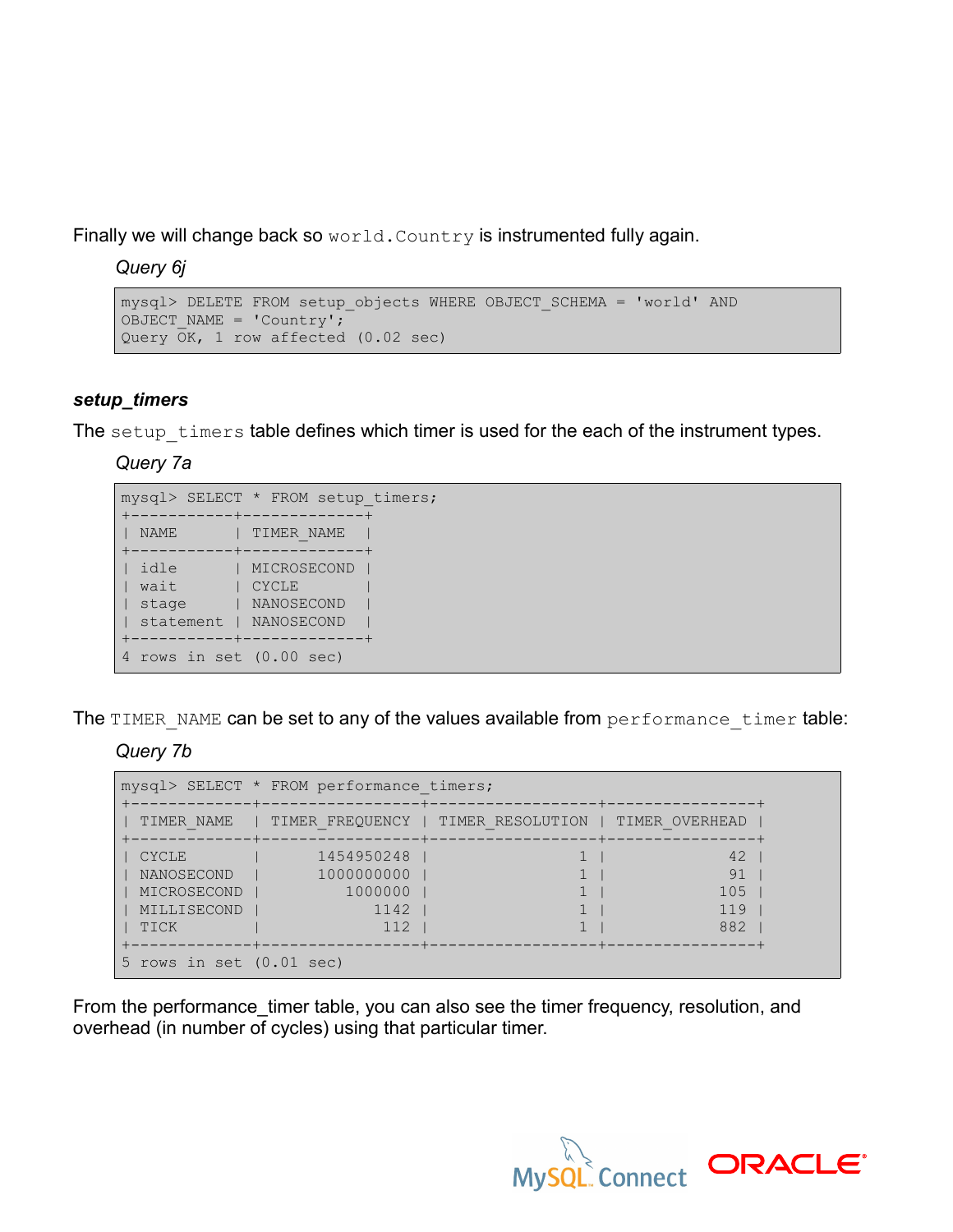## *setup\_instruments*

The setup instruments contain one row per instrumentation point in the source code. These are the events that can be collected. It is possible to specify both whether an instrument is producing events and if so whether it is timed; this is very similar to the setup objects table.

*Query 8*



The name is constructed by components which form a hierarchy. The number of components depends on the name. The components are separated by /. When ENABLED is YES, the instrument produces events. TIMED is whether the events are times or just counted.

The default for which instruments are enabled can be set in the MySQL configuration file using the performance schema instrument option.

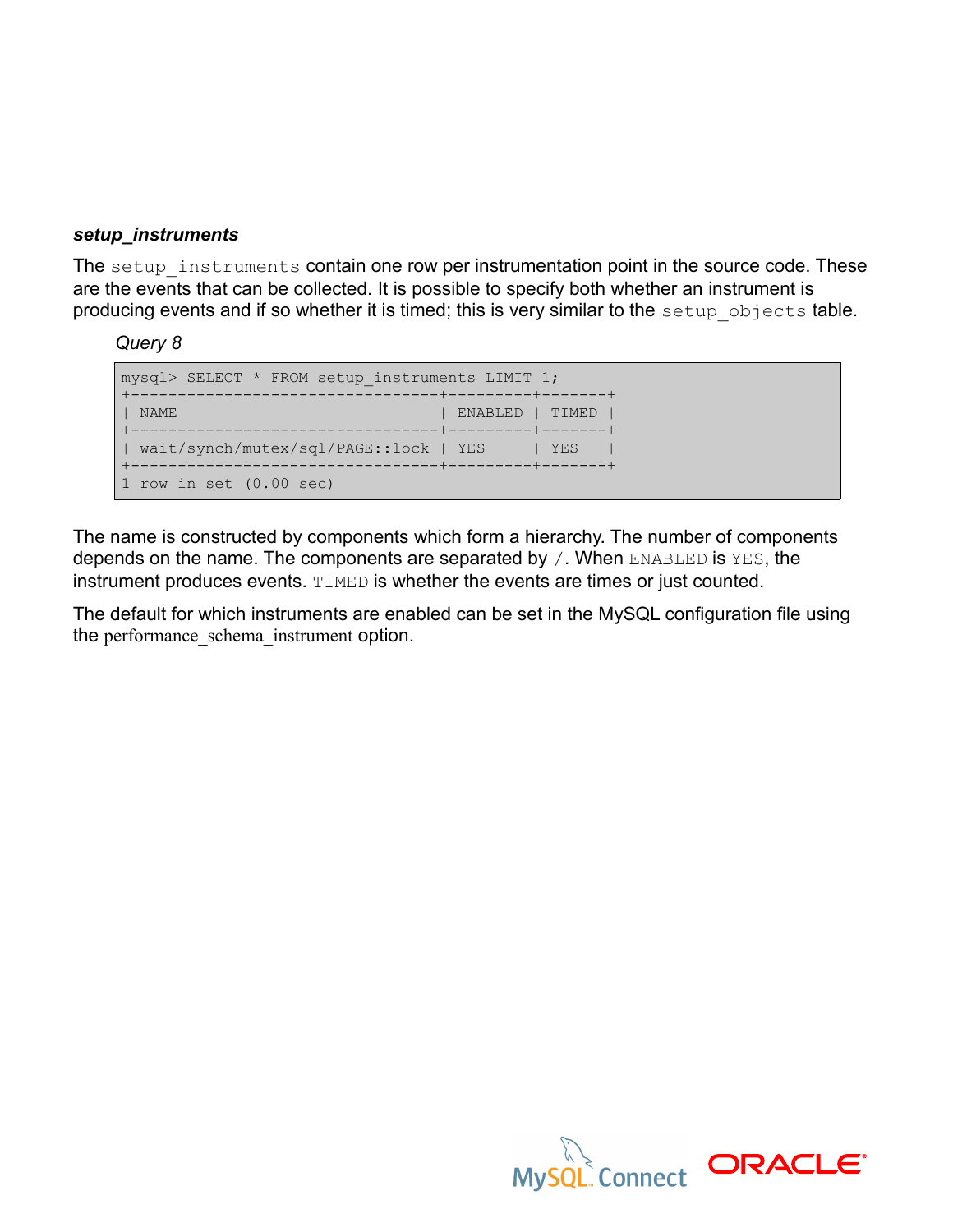### *setup\_consumers*

The last setup table is setup consumers which lists the consumers of events from the instruments and allows you to specify whether it is enabled or not.

### *Query 9*



The consumers also form a hierarchy:



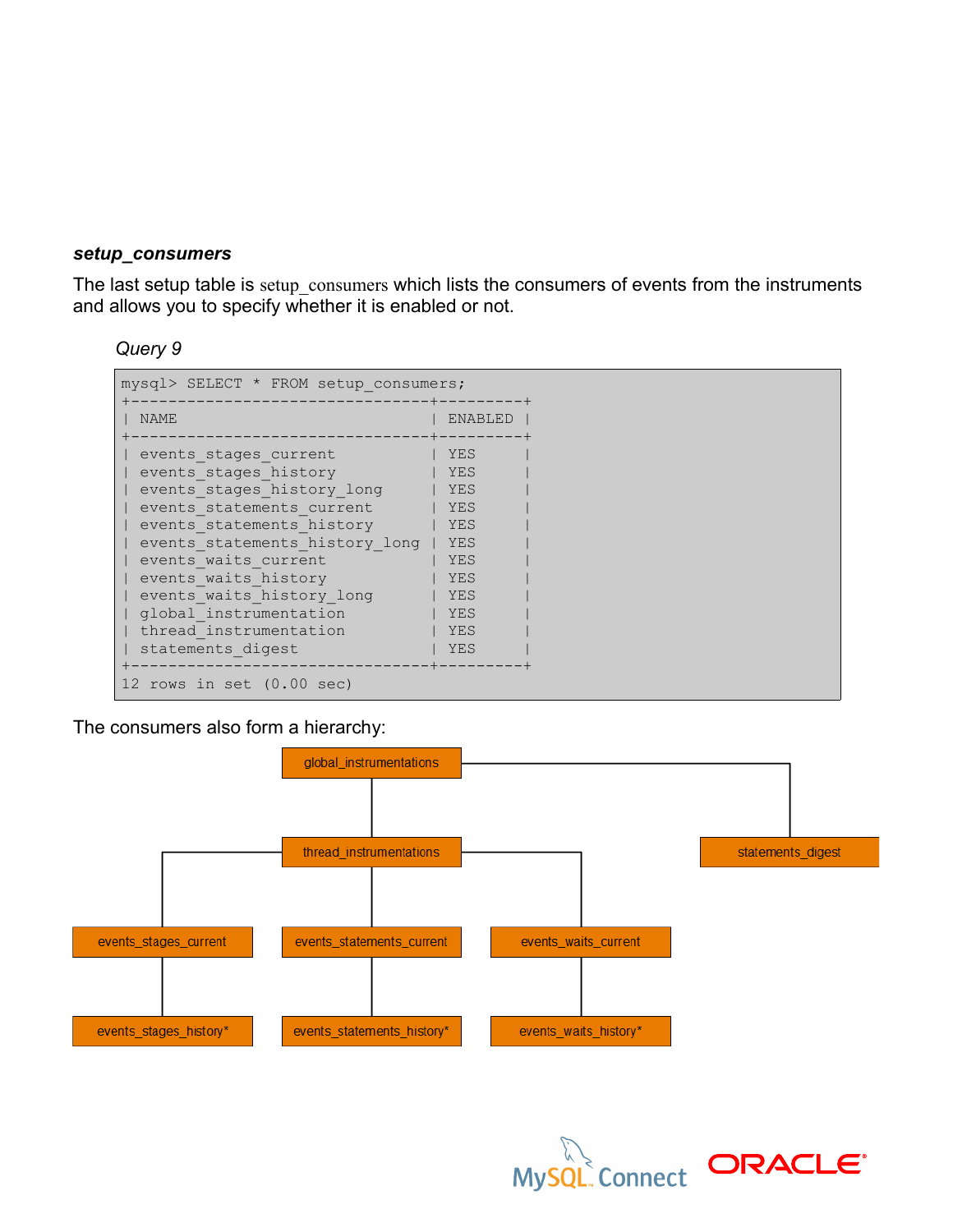For a consumer to collect events, not only does it have to be enabled, all consumers above it in the hierarchy must be enabled as well.

## **Instance Tables**

The instance tables include information about the objects being instrumented. They provide event names and explanatory notes or status information. The relation to the setup tables is that the instance table has a NAME or EVENT NAME column that corresponds to the NAME column in the setup instruments table.

*Query 10*



# **Event Tables**

The event tables are the main entry point for looking at the collected data. There are three groups of event tables depending on the type of event:

- Stages: The same stages as in the State column of SHOW PROCESSLIST, for example Sending data.
- Statements: The SQL statements that have been run on the server.
- Waits: Where the server is spending time the instrumentations points from setup instruments.

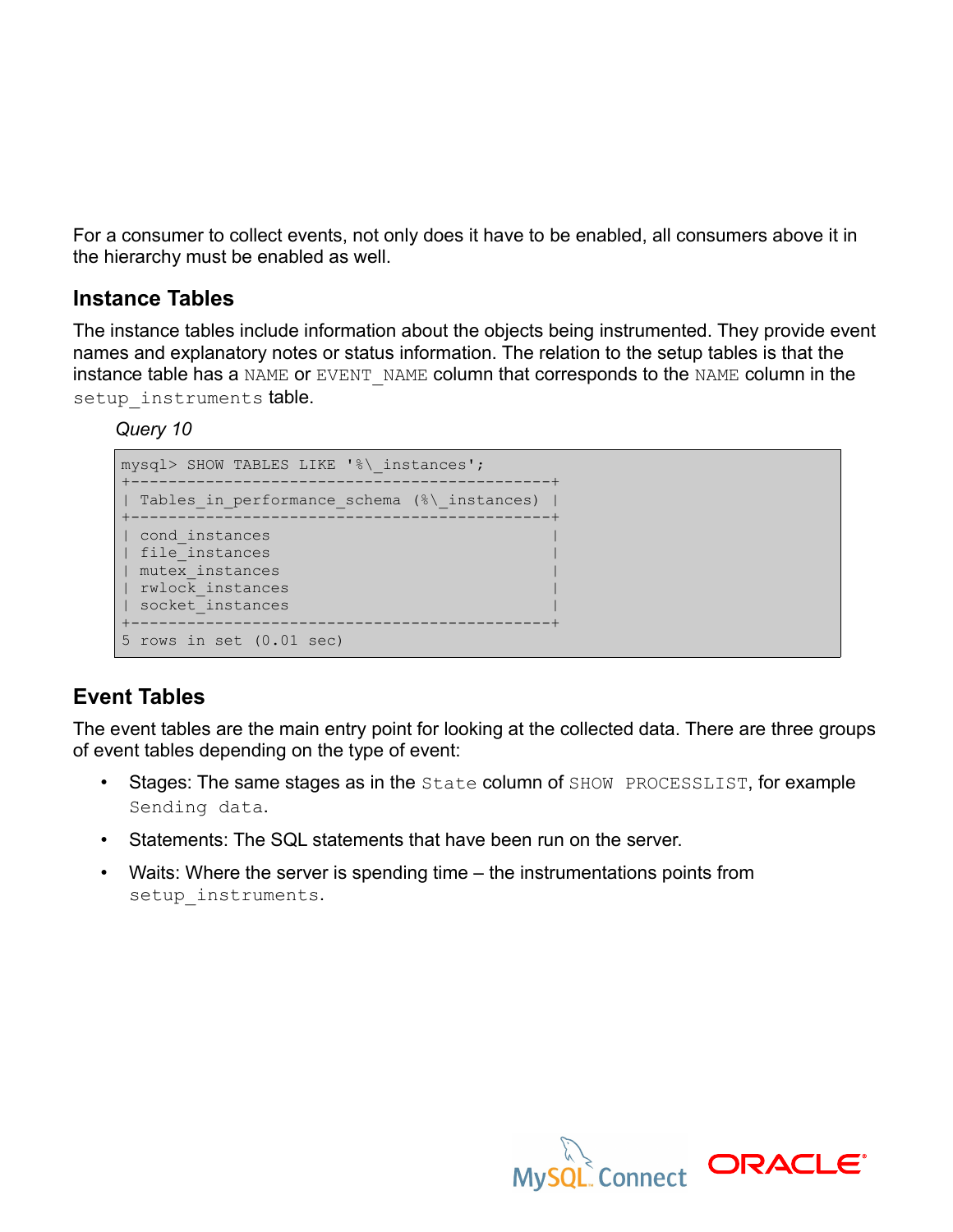For each event type there are three tables with the actual data collected:

- \* current: the last event for each thread. Note in the case of wait events, some events are *molecular* events, so there can be two events for one thread.
- \* history: the last 10 (by default) events for each thread. The number of events per thread can be configured using the performance schema events \* history size options.
- \* history long: the last 1000 (by default) events. The size of the table can be configured with the performance schema events \* history long size options.

Additionally there are a number of summary tables for each event type. The naming convention for the event summary tables is that the table name has two or more parts:

- event \* summary: specifies the event type and it is a summary table.
- One or more  $by \leq field$ : specifies a field the summary is grouped by.

An example is events\_stages\_summary\_by\_account\_by\_event\_name: a summary of stages grouped by account and event name.

The event stages tables are:

*Query 11a*

| mysql> SHOW TABLES LIKE 'events\ stages\ %';                                                                                                   |
|------------------------------------------------------------------------------------------------------------------------------------------------|
| Tables in performance schema (events\ stages\ $\S$ )                                                                                           |
| events stages current<br>events stages history<br>events stages history long                                                                   |
| events stages summary by account by event name<br>events stages summary by host by event name<br>events stages summary by thread by event name |
| events stages summary by user by event name<br>events stages summary global by event name                                                      |
| 8 rows in set (0.00 sec)                                                                                                                       |

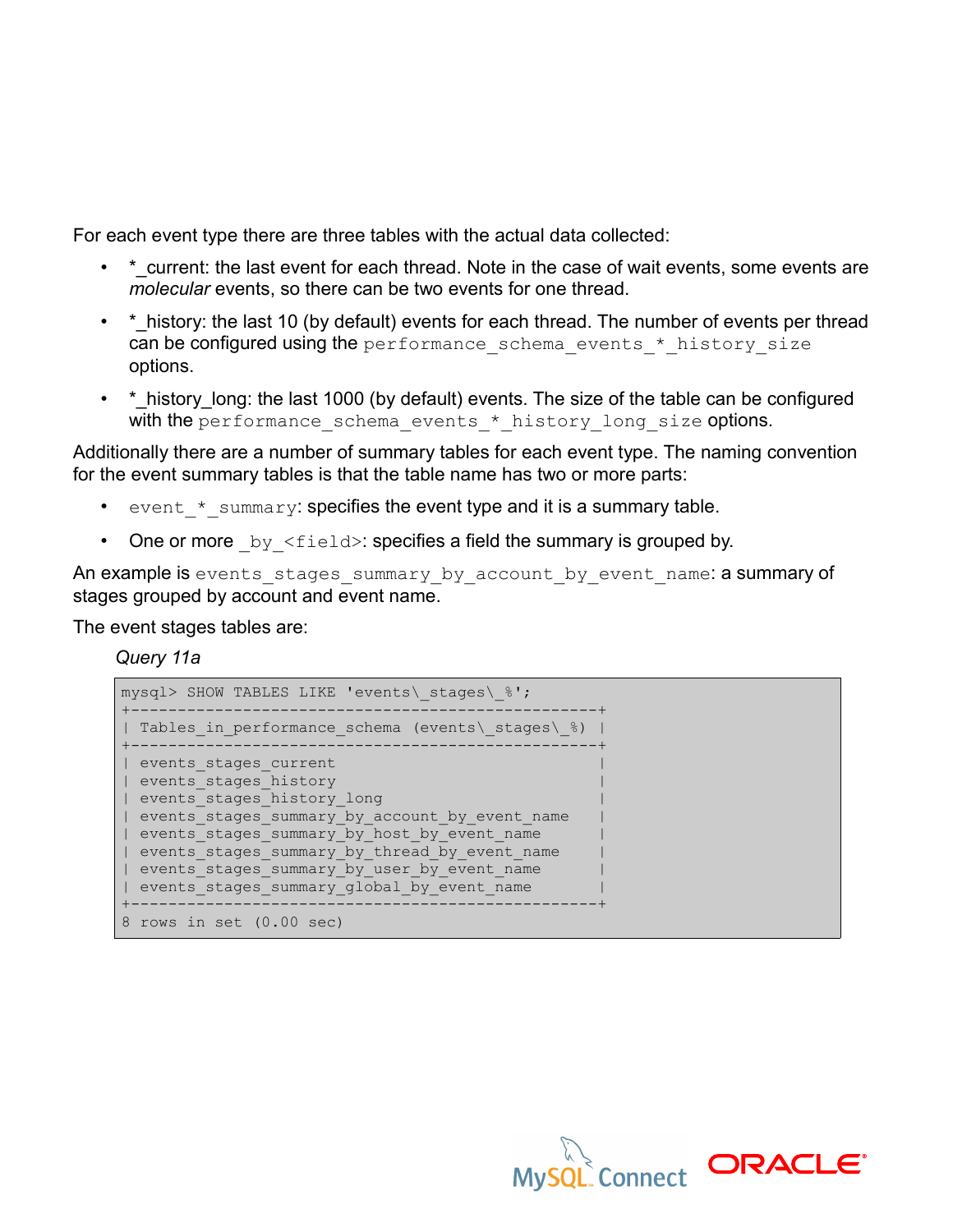The event statements tables are:

*Query 11b*

```
mysql> SHOW TABLES LIKE 'events\ statements\ %';
+------------------------------------------------------+
| Tables in performance schema (events\ statements\ %) |
      +------------------------------------------------------+
| events_statements_current |
| events_statements_history |
| events_statements_history_long |
| events_statements_summary_by_account_by_event_name |
| events_statements_summary_by_digest |
| events_statements_summary_by_host_by_event_name |
| events_statements_summary_by_thread_by_event_name |
| events statements summary by user by event name
| events statements summary global by event name
+------------------------------------------------------+
9 rows in set (0.00 sec)
```
#### The event waits tables are:

*Query 11c*

```
mysql> SHOW TABLES LIKE 'events\_waits\_%';
   +-------------------------------------------------+
| Tables_in_performance_schema (events\_waits\_%) |
+-------------------------------------------------+
| events_waits_current |
| events_waits_history |
| events_waits_history_long |
| events_waits_summary_by_account_by_event_name |
| events_waits_summary_by_host_by_event_name
| events_waits_summary_by_instance |
| events waits summary by thread by event name
| events waits summary by user by event name
| events waits summary global by event name
+-------------------------------------------------+
9 rows in set (0.02 sec)
```
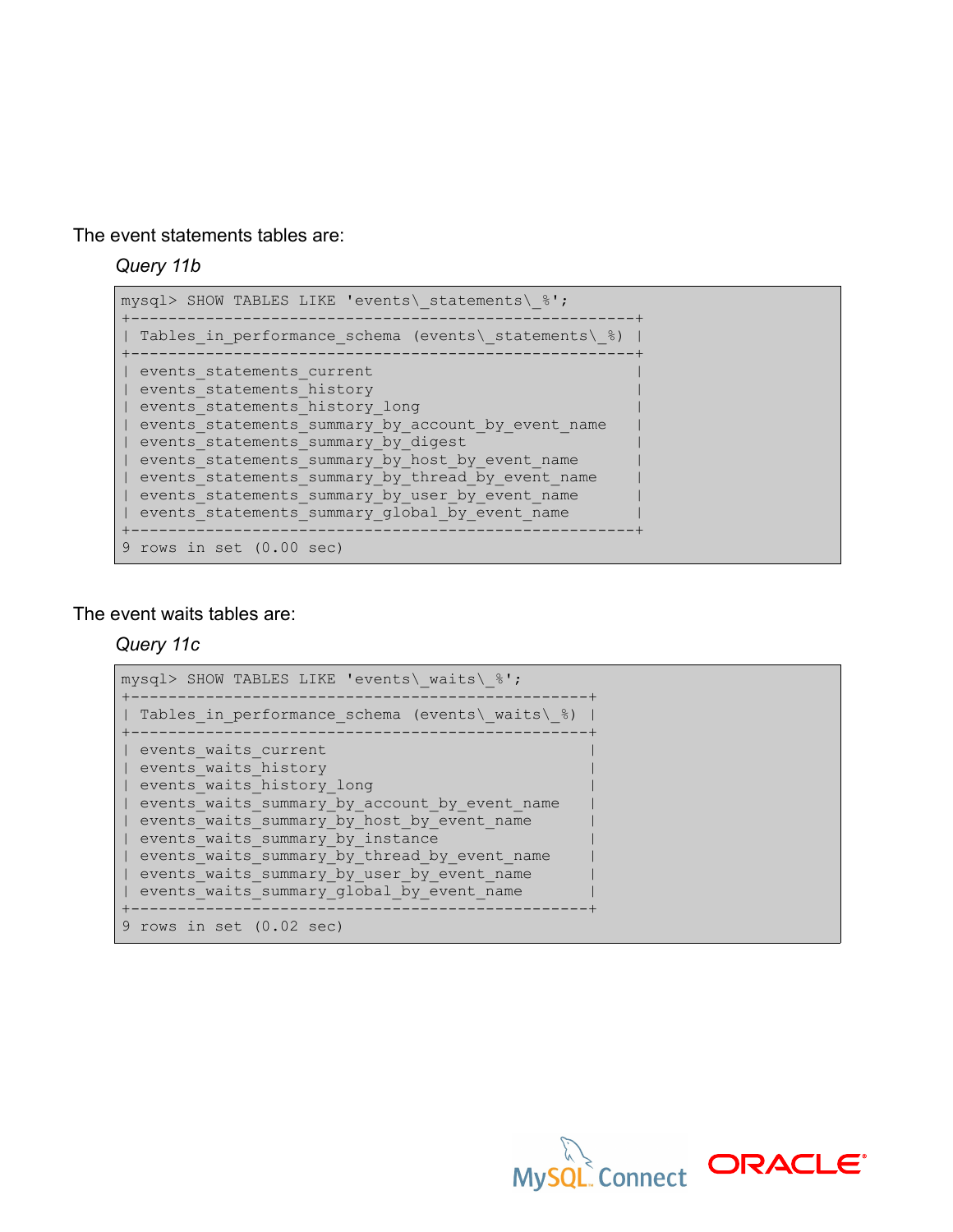# **Other Summary Tables**

In addition to the event summary tables above, there are also a few other summary tables:

- For objects (effectively per table)
- For files
- For table I/O and Lock Wait
- For sockets

# **Connection Tables**

There are tables showing the current and total number of connections per user, host, or account [\(user@host\)](mailto:user@host). For example for accounts:

## *Query 12*

```
mysql> SELECT * FROM accounts;
+------+-----------+---------------------+-------------------+
| USER | HOST | CURRENT CONNECTIONS | TOTAL CONNECTIONS |
+------+-----------+---------------------+-------------------+
| NULL | NULL | 18 | 20 |
| root | localhost | 2 | 3 |
+------+-----------+---------------------+-------------------+
2 rows in set (0.01 sec)
```
This shows another aspect of the Performance Schema: note the row having both USER and HOST set to NULL. That is for the background threads, so not only can the Performance Schema give information about the client connections (foreground threads), it can also give insight into what the internal threads such as the InnoDB threads are doing.

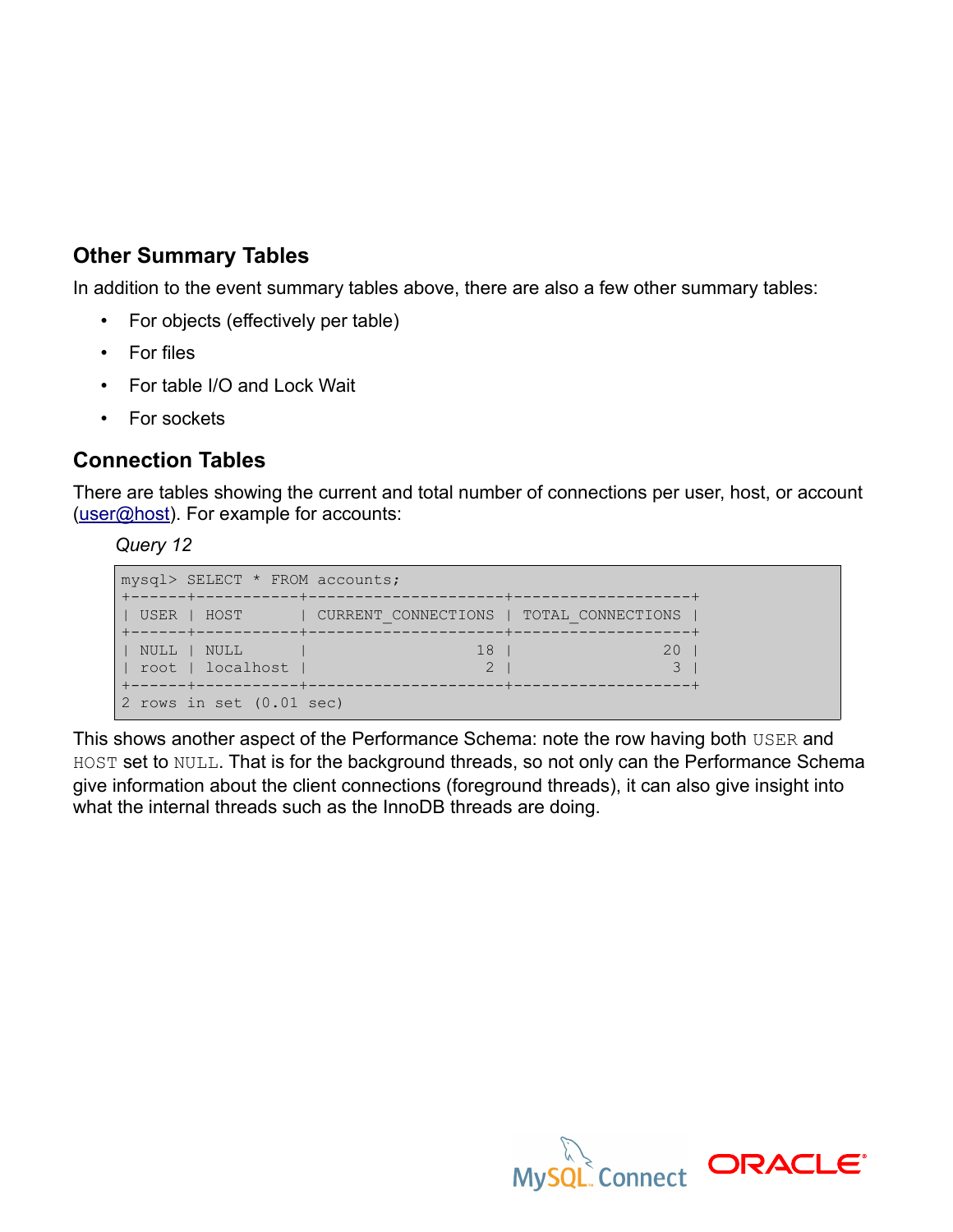## **Connection Attribute Tables**

Related to the connection tables are the two tables giving access to connection attributes:

- session account connect attrs
- session connect attrs

### *Query 13a*

|                                    | mysql> SELECT * FROM session connect attrs;                                                |                                                               |                               |
|------------------------------------|--------------------------------------------------------------------------------------------|---------------------------------------------------------------|-------------------------------|
| PROCESSLIST ID   ATTR NAME         |                                                                                            | --------+------------+-------                                 | ATTR VALUE   ORDINAL POSITION |
|                                    | <b>OS</b><br>  client name<br>pid<br>client version   5.6.6-m9<br>platform<br>program name | linux2.6<br>  libmysql<br>4671<br>$ $ $\times 86$ 64<br>mysql |                               |
| 6 rows in set $(0.00 \text{ sec})$ |                                                                                            |                                                               |                               |

The difference between the two tables is that session connect attrs includes the all connections whereas session account connect attrs only includes the connections for the same account as the current user. That is you can get the content of

session\_account\_connect\_attrs from session connect attrs using the following query:

*Query 13b*

```
SELECT a.*
  FROM session_connect_attrs a
   INNER JOIN threads t USING (PROCESSLIST_ID)
 WHERE t.PROCESSLIST USER = SUBSTRING INDEX(USER(), '@', 1)
     AND t.PROCESSLIST HOST = SUBSTRING INDEX(USER(), '\theta', -1);
```
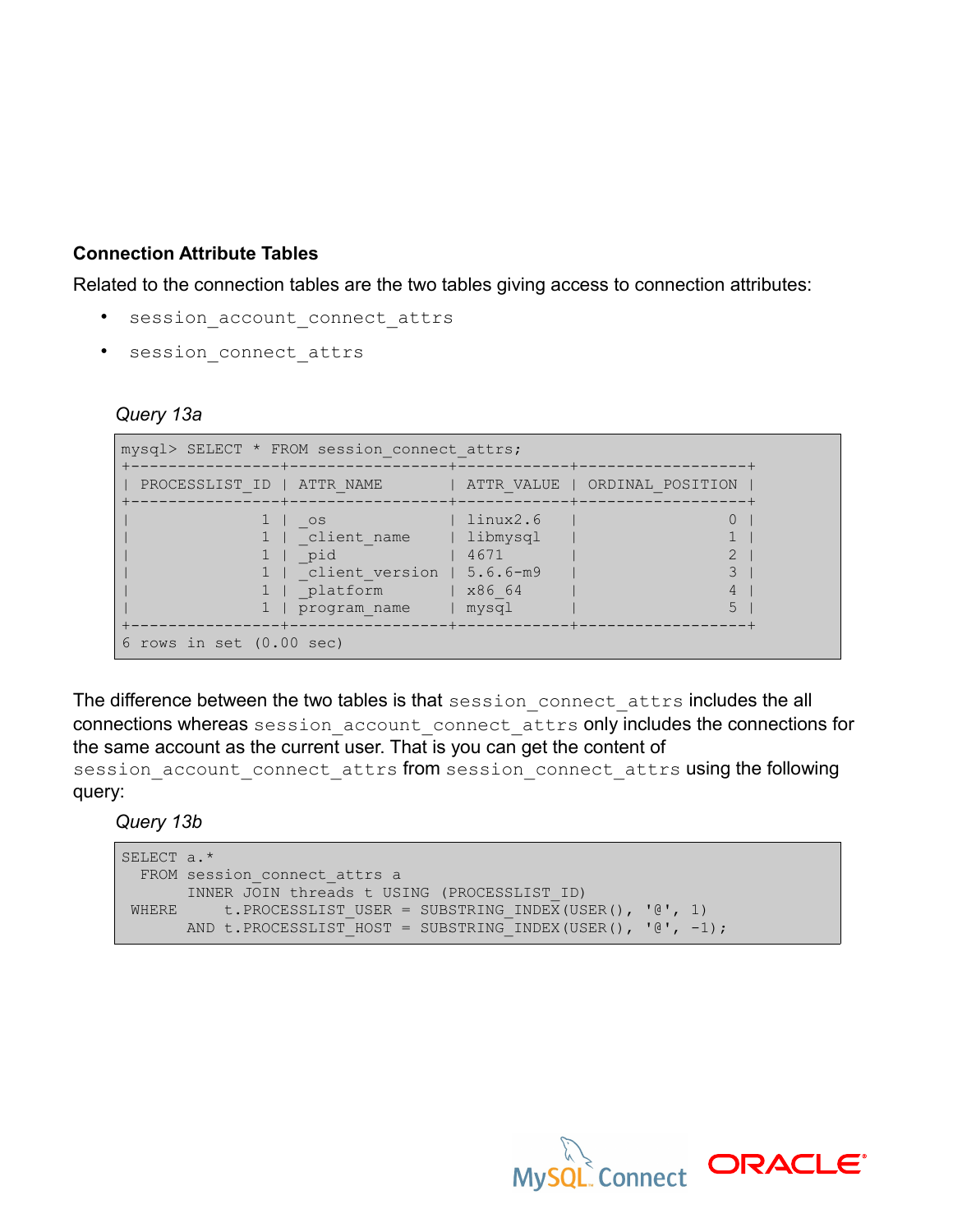# **Threads**

The threads table is one of the most central tables in the Performance Schema. The THREAD ID is for example a "key" for all of the non-summary event tables.

This example below includes both a background thread (THREAD ID = 17) and a foreground thread (THREAD  $ID = 21$ ).

Background threads are the ones created by MySQL to handle the internal server activity – in this case it is the master InnoDB thread.

Foreground threads are client connections where PROCESSLIST ID is the same as the Id displayed by SHOW PROCESSLIST. The active connection's processlist id can be found using the CONNECTION\_ID() function.

The INSTRUMENTED column tells whether the thread is being instrumented. This column is updatable, so for a given thread, instrumentation can be enabled and disabled on demand.

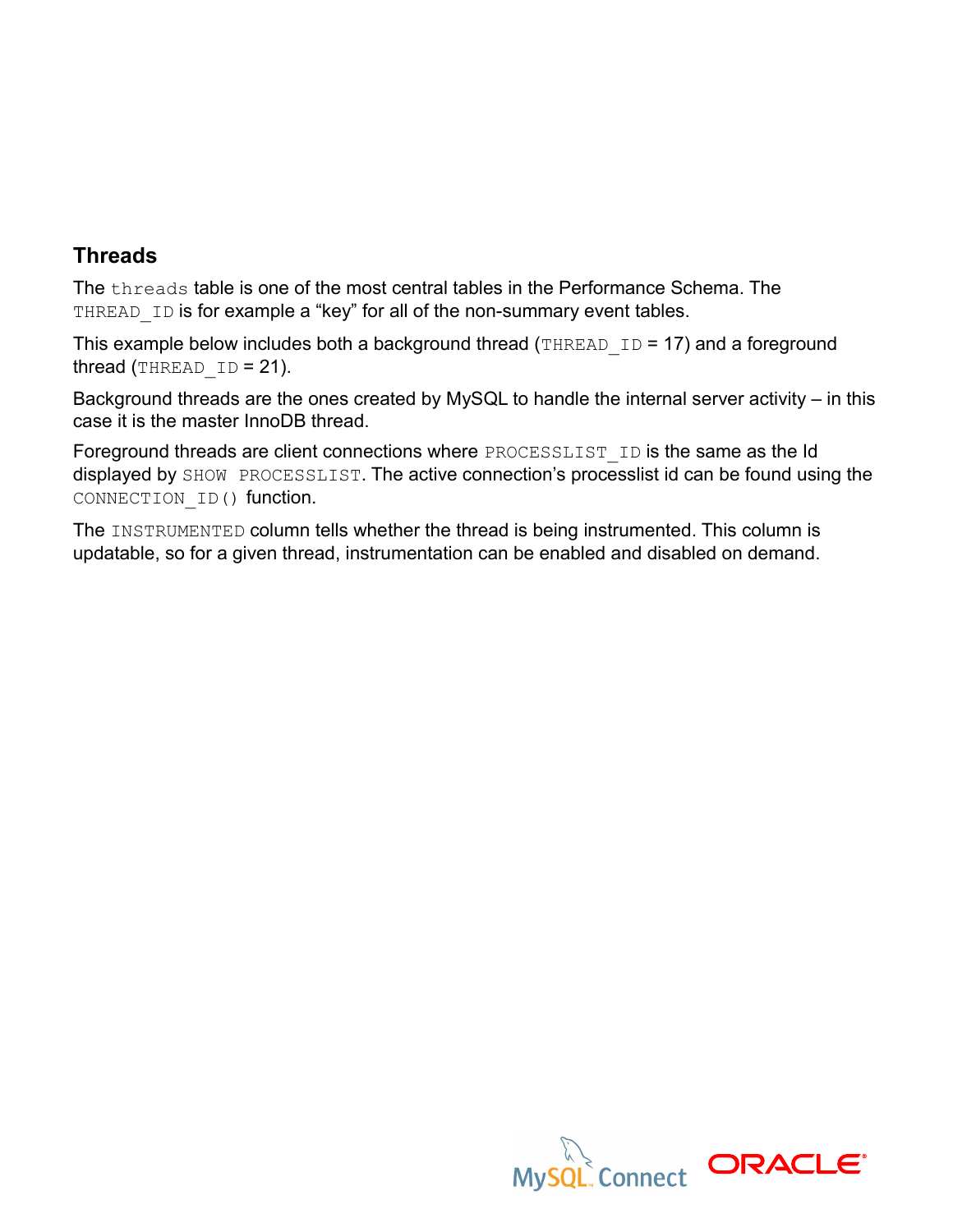```
Query 14
```

```
mysql> SELECT * FROM threads WHERE NAME = 'thread/innodb/srv_master_thread'
OR PROCESSLIST ID = CONNECTION ID() \G
************************ 1. TOW ***************************
         THREAD ID: 17
              NAME: thread/innodb/srv master thread
               TYPE: BACKGROUND
    PROCESSLIST_ID: NULL
   PROCESSLIST USER: NULL
    PROCESSLIST_HOST: NULL
   PROCESSLIST DB: NULL
PROCESSLIST_COMMAND: NULL
  PROCESSLIST TIME: NULL
  PROCESSLIST_STATE: NULL
   PROCESSLIST_INFO: NULL
   PARENT THREAD ID: NULL
               ROLE: NULL
       INSTRUMENTED: YES
************************ 2. row **************************
          THREAD_ID: 20
              NAME: thread/sql/one connection
               TYPE: FOREGROUND
   PROCESSLIST ID: 1
   PROCESSLIST USER: root
   PROCESSLIST_HOST: localhost
    PROCESSLIST_DB: performance_schema
PROCESSLIST_COMMAND: Query
  PROCESSLIST TIME: 0
 PROCESSLIST STATE: Sending data
   PROCESSLIST INFO: SELECT * FROM threads WHERE NAME =
'thread/innodb/srv_master_thread' OR PROCESSLIST_ID = CONNECTION_ID()
  PARENT THREAD ID: 1
               ROLE: NULL
       INSTRUMENTED: YES
2 rows in set (0.03 sec)
```
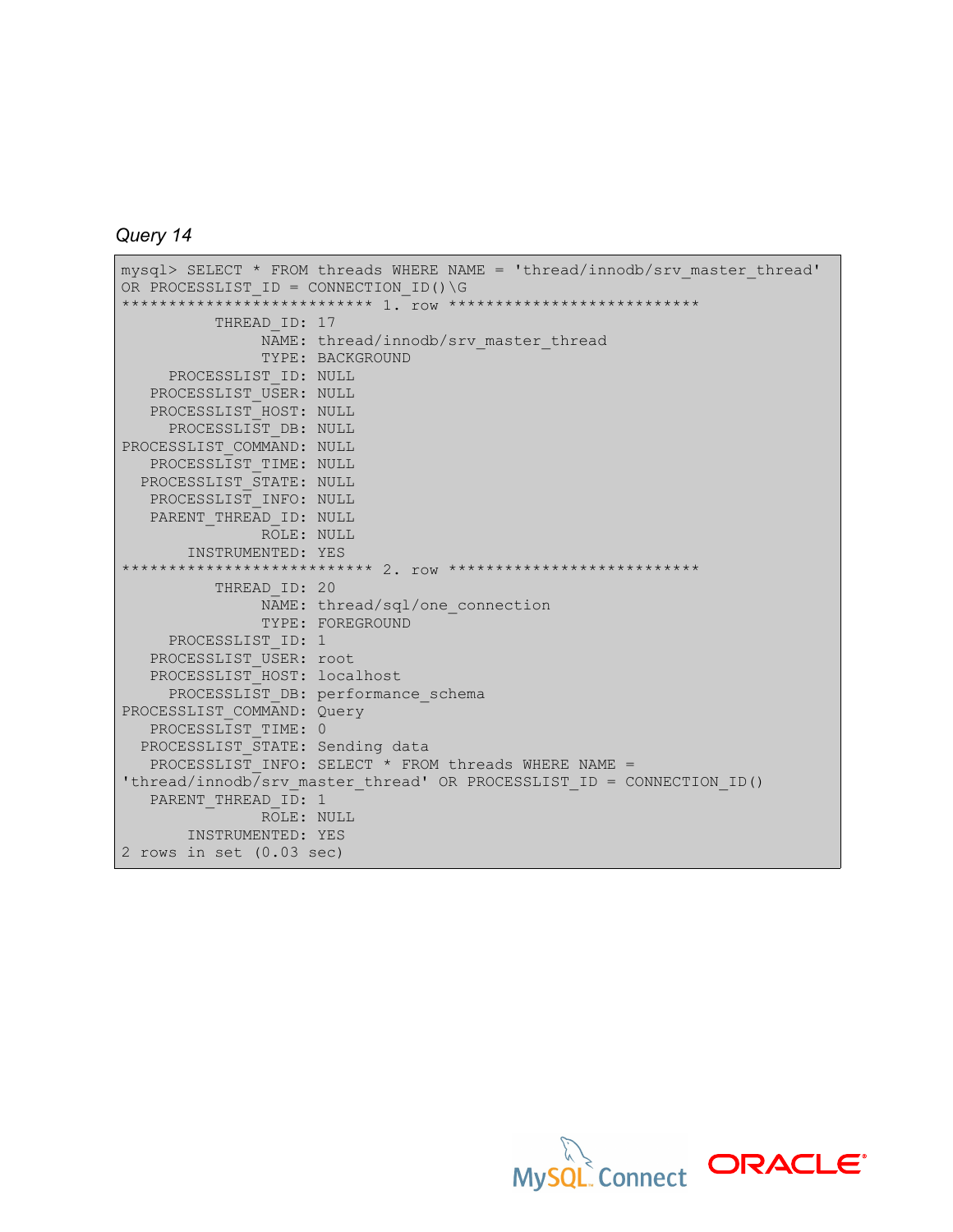# **Overview of the Relation Between Tables**

The following diagram shows how the Performance Schema tables relate to each other.



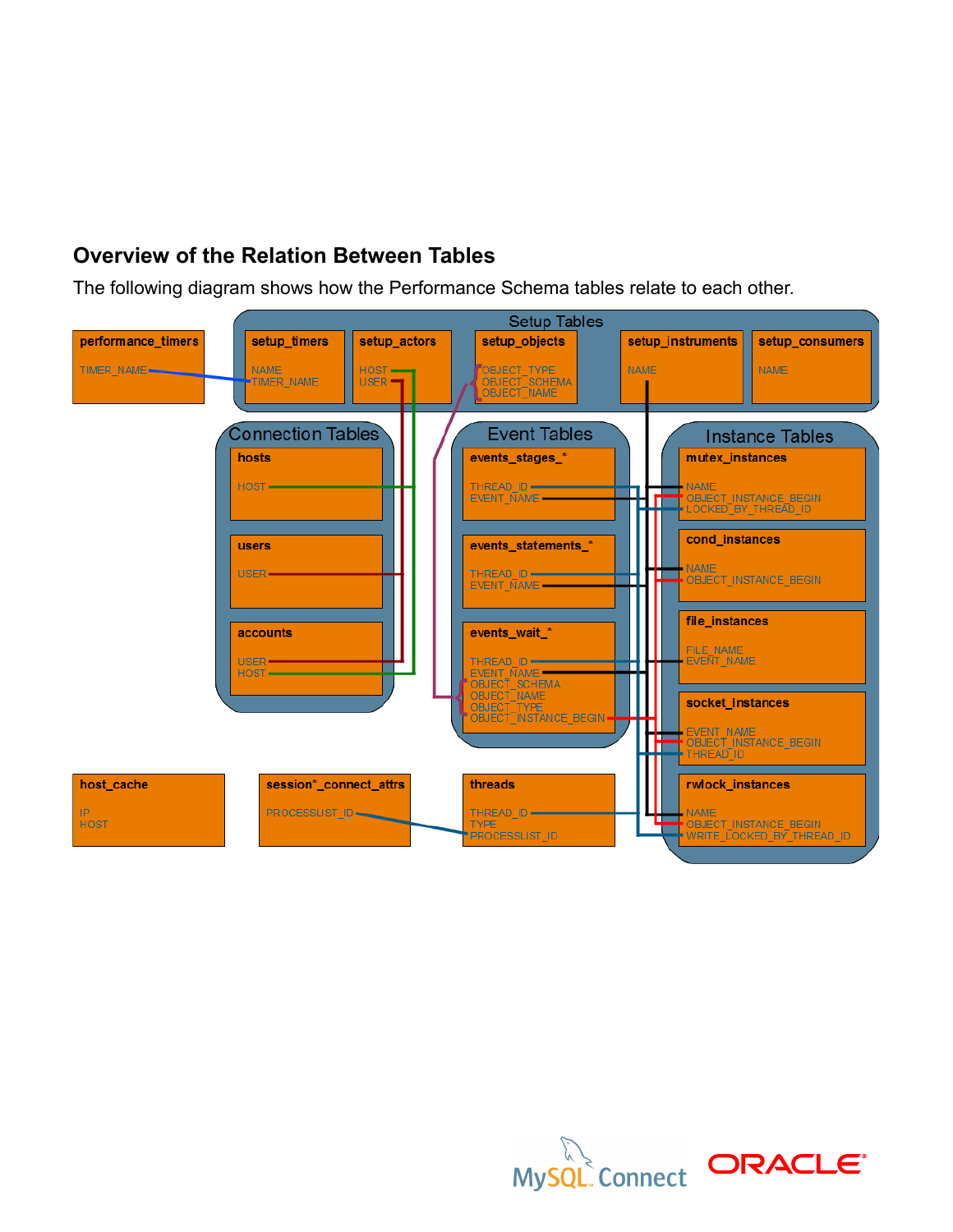# **Using the Performance Schema**

The following will show some examples of how the Performance Schema can be used:

- Replacing SHOW PROCESSLIST.
- Replacing the slow query log.
- Investigating a slow query.
- Investigating a general high server load.

# **SHOW PROCESSLIST**

As the output above from the threads table showed, there are a number of columns where the name starts with PROCESSLIST. Each of these corresponds to a field in the output of SHOW PROCESSLIST. So recreating the output of SHOW PROCESSLIST is straight forward:

*Query 15a*

|                | $\rightarrow$ and the set of $\rightarrow$ | mysql> SELECT PROCESSLIST ID AS Id, PROCESSLIST USER AS User,<br>PROCESSLIST HOST AS Host, PROCESSLIST DB AS db, |
|----------------|--------------------------------------------|------------------------------------------------------------------------------------------------------------------|
| $\rightarrow$  |                                            | PROCESSLIST COMMAND AS Command, PROCESSLIST TIME AS Time,                                                        |
| $\rightarrow$  |                                            | PROCESSLIST State AS State,                                                                                      |
|                | $\rightarrow$                              | LEFT (PROCESSLIST INFO, 100) AS Info                                                                             |
|                |                                            | -> FROM threads t                                                                                                |
|                |                                            | $\rightarrow$ WHERE TYPE = 'FOREGROUND'\G                                                                        |
|                |                                            |                                                                                                                  |
|                | Id: $1$                                    |                                                                                                                  |
|                | User: root                                 |                                                                                                                  |
|                | Host: localhost                            |                                                                                                                  |
|                |                                            | db: performance schema                                                                                           |
| Command: Query |                                            |                                                                                                                  |
| Time: 0        |                                            |                                                                                                                  |
|                |                                            | State: Sending data                                                                                              |
|                |                                            | Info: SELECT PROCESSLIST ID AS Id, PROCESSLIST USER AS User,<br>PROCESSLIST HOST AS Host, PROCESSLIST            |
|                |                                            | 1 row in set $(0.01 \text{ sec})$                                                                                |

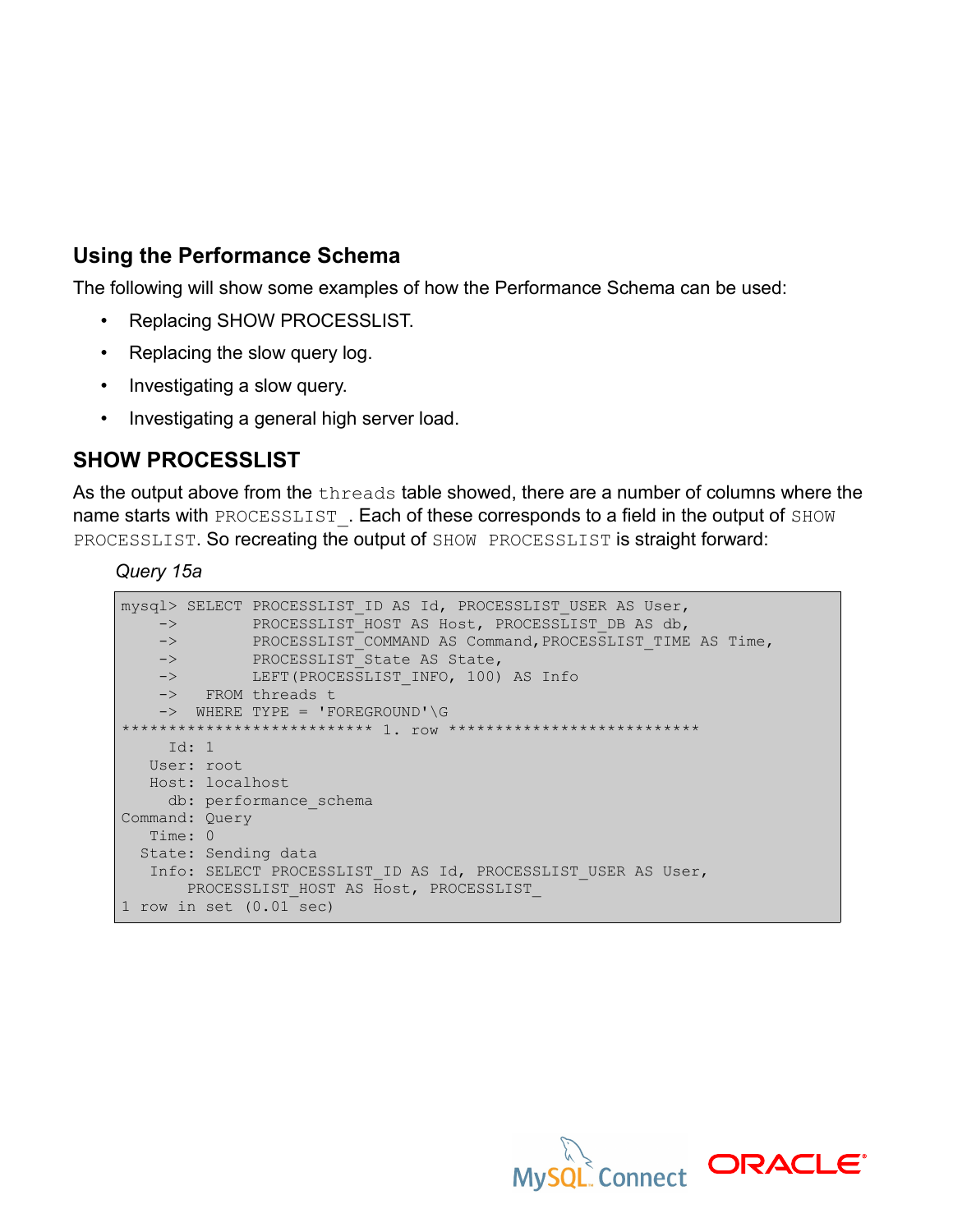So why use the Performance Schema – after all it is much longer to type than just typing SHOW PROCESSLIST? There are some good reasons to make the change:

- SHOW PROCESSLIST requires several mutexes including some that affects all the connections. So if you are fetching the processlist often, it can affect performance.
- Querying the threads table doesn't take any locks and mutexes other than would be needed for other queries.
- The threads table also include information about background threads.
- It is possible to join on other Performance Schema tables to get additional information.
- It is possible to configure which threads are instrumented.

So lets create a view that can be used to get the process list with more information about the processes:

*Query 15b*

|                                                       | CREATE OR REPLACE SQL SECURITY INVOKER VIEW mysqlconnect.processlist AS                                                                          |                |
|-------------------------------------------------------|--------------------------------------------------------------------------------------------------------------------------------------------------|----------------|
|                                                       | SELECT t. PROCESSLIST ID AS Id, t. PROCESSLIST USER AS User, t. PROCESSLIST HOST AS Host,                                                        |                |
|                                                       | t. PROCESSLIST DB AS db, t. PROCESSLIST COMMAND AS Command,                                                                                      |                |
|                                                       | t. PROCESSLIST TIME AS Time, ps helper. format time (SUM (SUM TIMER WAIT)) AS TotalExecTime,                                                     |                |
|                                                       | IF(t.PROCESSLIST INFO IS NULL, "', t.PROCESSLIST STATE) AS State,                                                                                |                |
| IF(s. TIMER END IS NULL, 'YES', 'NO') AS IsExecuting, |                                                                                                                                                  |                |
| SUM (ste. COUNT STAR) AS TotalStatements,             |                                                                                                                                                  |                |
|                                                       |                                                                                                                                                  |                |
|                                                       | s.ERRORS, SUM(ste.SUM_ERRORS) AS TotalErrors,<br>s.WARNINGS, SUM(ste.SUM_WARNINGS) AS TotalWarnings,                                             |                |
|                                                       | s. ROWS AFFECTED, SUM (ste. SUM ROWS AFFECTED) AS Total Rows Affected,                                                                           |                |
|                                                       |                                                                                                                                                  |                |
|                                                       | s.ROWS_SENT, SUM(ste.SUM_ROWS_SENT) AS TotalRowsSent,<br>s.ROWS_EXAMINED, SUM(ste.SUM_ROWS_EXAMINED) AS TotalRowsExamnied,                       |                |
|                                                       | s. CREATED TMP DISK TABLES, SUM (ste. SUM CREATED TMP DISK TABLES) AS TotalTmpDiskTables,                                                        |                |
|                                                       | s. CREATED TMP TABLES, SUM (ste. SUM CREATED TMP TABLES) AS TotalTmpTables,                                                                      |                |
|                                                       | s. SELECT_FULL_JOIN, SUM(ste. SUM_SELECT_FULL_JOIN) AS TotalFullJoin,                                                                            |                |
|                                                       | s. SELECT FULL RANGE JOIN, SUM (ste. SUM SELECT FULL RANGE JOIN) AS TotalFullRangeJoin,                                                          |                |
| S. SELECT RANGE,                                      | SUM(ste.SUM SELECT RANGE)                                                                                                                        | AS TotalRange, |
|                                                       | s.SELECT_RANGE_CHECK, SUM(ste.SUM_SELECT_RANGE_CHECK) AS TotalRangeCheck, s.SELECT_SCAN, SUM(ste.SUM_SELECT_SCAN) AS TotalScan,                  |                |
|                                                       |                                                                                                                                                  |                |
|                                                       | s. SORT_MERGE_PASSES, SUM(ste. SUM_SORT_MERGE_PASSES) AS TotalSortMergePasses,                                                                   |                |
|                                                       |                                                                                                                                                  |                |
|                                                       | s.SORT_RANGE, SUM(ste.SUM_SORT_RANGE) AS TotalSortRange, s.SORT_ROWS, SUM(ste.SUM_SORT_ROWS) AS TotalSortRows,                                   |                |
|                                                       | s. SORT SCAN, SUM (ste. SUM SORT SCAN) AS TotalSortScan,                                                                                         |                |
|                                                       | S. NO INDEX USED, SUM (ste. SUM NO INDEX USED) AS TotalNoIndex,<br>s. NO COOD TNDEX USED, SUM (ste. SUM NO GOOD TNDEX USED) AS TotalNoGoodIndex, |                |
|                                                       |                                                                                                                                                  |                |
| LEFT (s. SQL TEXT, 100) AS Info                       |                                                                                                                                                  |                |
| FROM performance schema.threads t                     |                                                                                                                                                  |                |
|                                                       | INNER JOIN performance schema.events statements current s USING (THREAD ID)                                                                      |                |
|                                                       | INNER JOIN performance schema. events statements summary by thread by event name ste                                                             |                |
| USING (THREAD ID)                                     |                                                                                                                                                  |                |
| WHERE $t.$ TYPE = 'FOREGROUND'                        |                                                                                                                                                  |                |
| GROUP BY THREAD ID;                                   |                                                                                                                                                  |                |

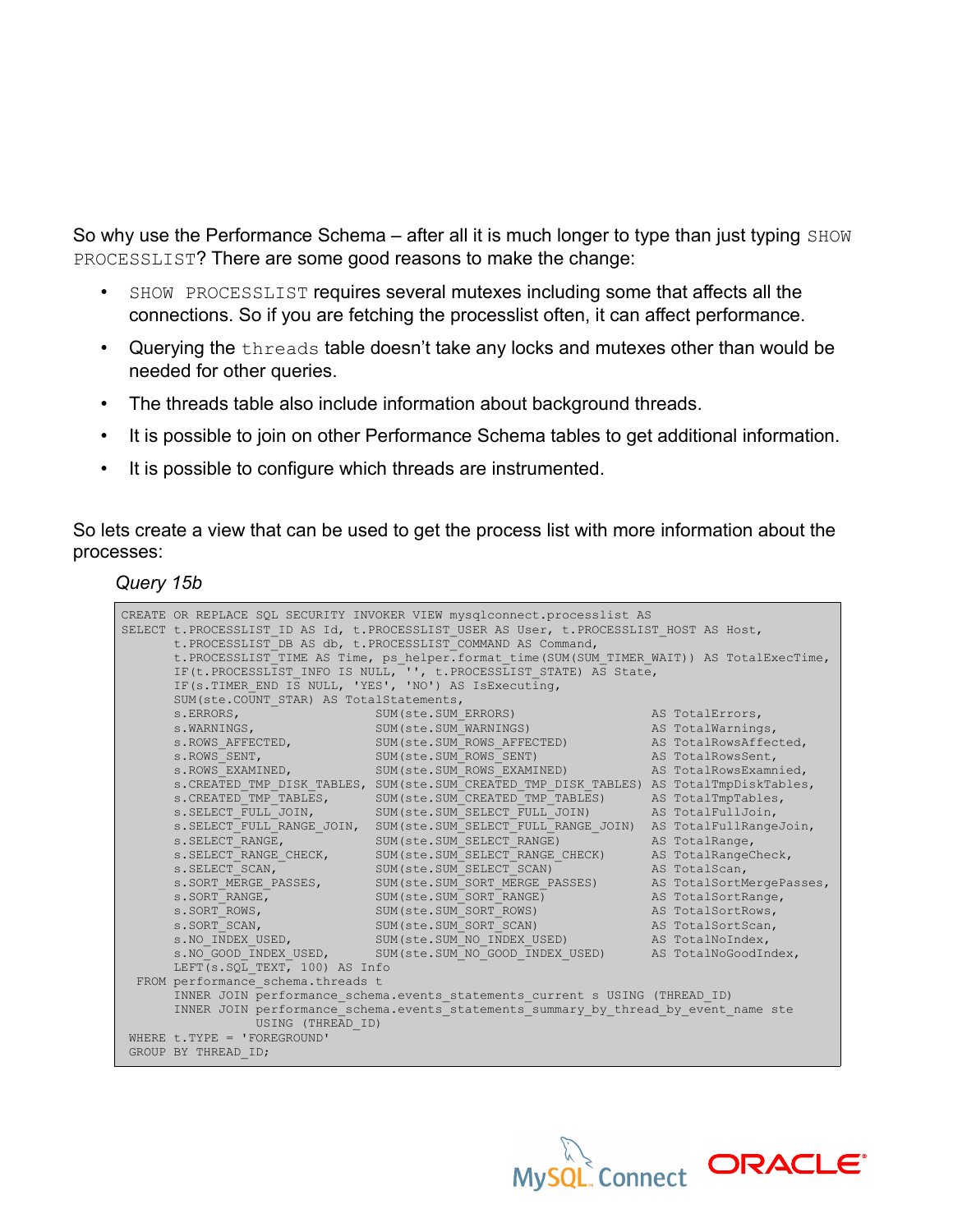Using the new mysqlconnect.processlist view gives:

*Query 15c*

Ē

| mysql> SELECT * FROM mysqlconnect.processlist\G    |                                              |
|----------------------------------------------------|----------------------------------------------|
|                                                    |                                              |
| Id: 1                                              |                                              |
| User: root                                         |                                              |
|                                                    | Host: localhost                              |
|                                                    | db: performance schema                       |
| Command: Query                                     |                                              |
| Time: 0                                            |                                              |
| TotalExecTime: 51.81 ms                            |                                              |
|                                                    | State: Sending data                          |
| IsExecuting: YES                                   |                                              |
| TotalStatements: 55                                |                                              |
| ERRORS: 0                                          |                                              |
| TotalErrors: 0                                     |                                              |
| WARNINGS: 0                                        |                                              |
| TotalWarnings: 0                                   |                                              |
| ROWS AFFECTED: 0                                   |                                              |
| TotalRowsAffected: 0                               |                                              |
| ROWS SENT: 0                                       |                                              |
| TotalRowsSent: 68                                  |                                              |
| ROWS EXAMINED: 0                                   |                                              |
| TotalRowsExamined: 68                              |                                              |
| CREATED TMP DISK TABLES: 0                         |                                              |
| TotalTmpDiskTables: 0                              |                                              |
| CREATED TMP TABLES: 2                              |                                              |
| TotalTmpTables: 2                                  |                                              |
| SELECT FULL JOIN: 2                                |                                              |
| TotalFullJoin: 0                                   |                                              |
|                                                    |                                              |
| SELECT FULL RANGE JOIN: 0<br>TotalFullRangeJoin: 0 |                                              |
| SELECT RANGE: 0                                    |                                              |
|                                                    |                                              |
| TotalRange: 0                                      |                                              |
| SELECT RANGE CHECK: 0                              |                                              |
| TotalRangeCheck: 0                                 |                                              |
| SELECT SCAN: 2                                     |                                              |
| TotalScan: 3                                       |                                              |
| SORT MERGE PASSES: 0                               |                                              |
| TotalSortMergePasses: 0                            |                                              |
| SORT RANGE: 0                                      |                                              |
| TotalSortRange: 0                                  |                                              |
| SORT ROWS: 0                                       |                                              |
| TotalSortRows: 0                                   |                                              |
| SORT SCAN: 0                                       |                                              |
| TotalSortScan: 0                                   |                                              |
| NO INDEX USED: 1                                   |                                              |
| TotalNoIndex: 3                                    |                                              |
| NO GOOD INDEX USED: 0                              |                                              |
| TotalNoGoodIndex: 0                                |                                              |
|                                                    | Info: SELECT * FROM mysqlconnect.processlist |
| $1$ row in set $(0.15$ sec)                        |                                              |

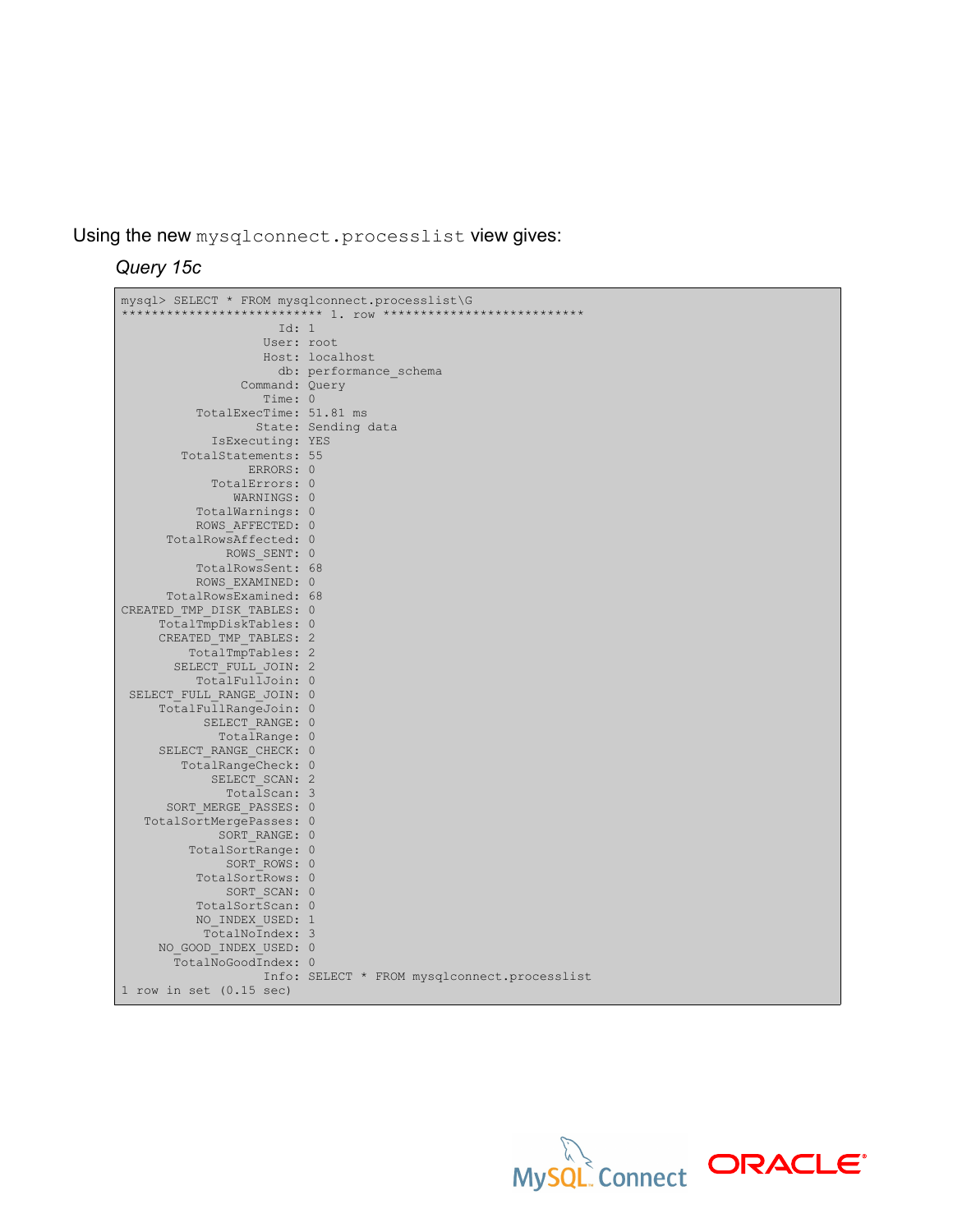Some notes about the view:

- The events statements  $*$  tables are used to get more information about the connections and queries.
- There will be a statement for each connected thread in events statements current irrespectively of whether the connection is currently executing a query or sleeping. If the connection is sleeping, the last completed query is listed.
- The events statements summary by thread by event name is used to get historical data for the connections. Note that only statistics for completed queries are included in this table, so the  $\text{Total*}$  columns does not include a currently executing query.
- The  $ISEXecuting column has been added to tell whether the query is currently.$ executing. As the TIMER END column in events statements current is populated when a query finished execution, so whether TIMER\_END is NULL can be used for this purpose.
- To display the total execution time of completed queries in a human readable format, the format time() function from ps\_helper [\(http://www.markleith.co.uk/ps\\_helper/\)](http://www.markleith.co.uk/ps_helper/) is used.
- We use PROCESSLIST TIME instead of TIMER WAIT even though the latter is in picoseconds (trillionths of a second - or  $10^{-12}$  seconds) as  $\text{TIMER}$  WAIT is not filled in until the statement has finished executing. So TIMER\_WAIT is only useful for completed statements, and the function to obtain the current time is not exposed at the SQL layer.

## **The Slow Query Log**

Continuing from the process list, we can also use the Performance Schema to recreate the slow query log. Take the example:

*Query 16a*

```
mysql> SET SESSION long query time = 1;
Query OK, 0 rows affected (0.00 sec)
mysql> SELECT SLEEP(2);
+----------+
| SLEEP(2) |
+----------+
    \begin{array}{ccc} & 0 & \end{array}+----------+
1 row in set (2.01 sec)
```
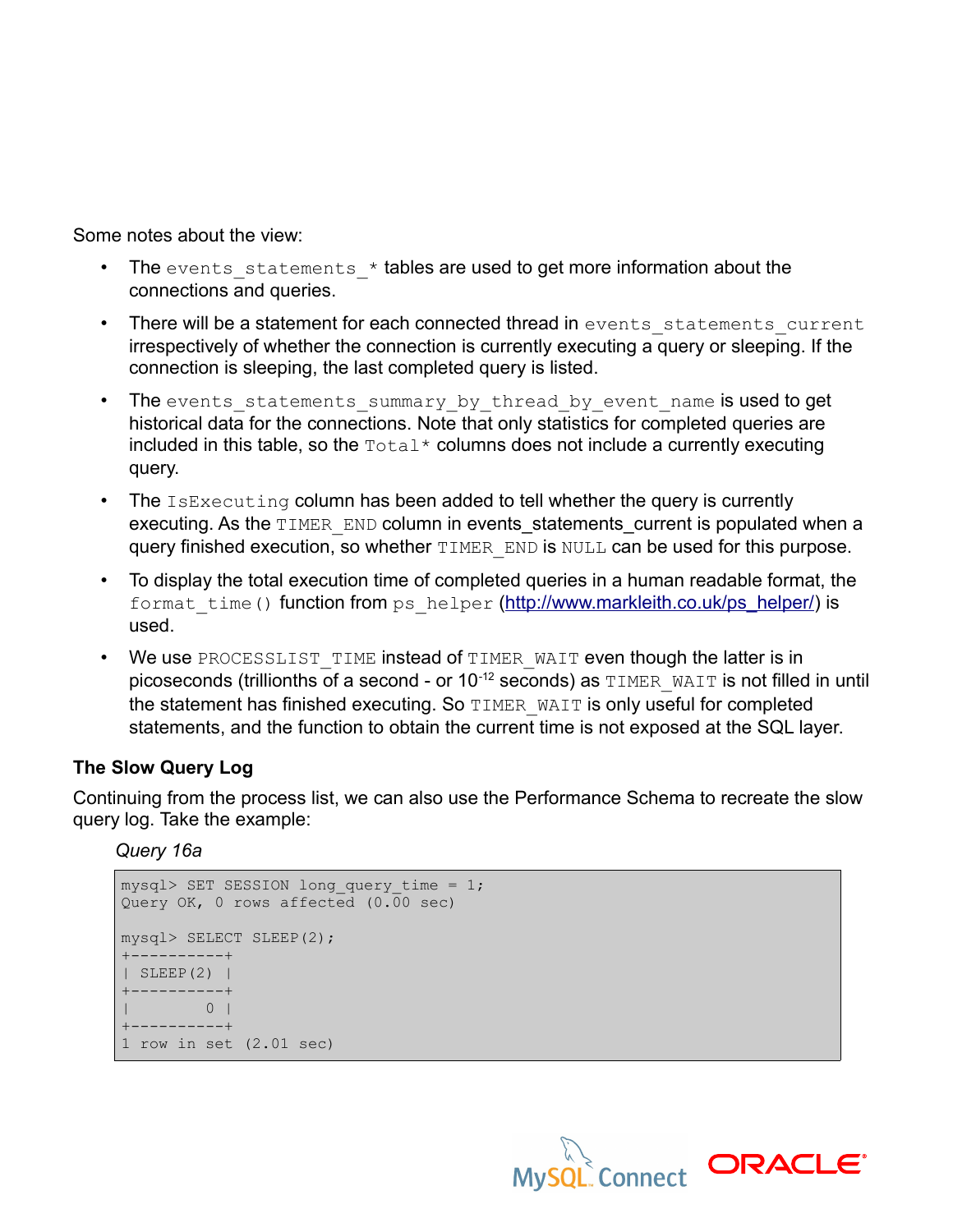The above gives an entry in the slow query log like:

```
# Time: 120923 13:48:40
# User@Host: root[root] @ localhost [] Id: 14
# Query time: 2.031227 Lock_time: 0.000000 Rows_sent: 1 Rows_examined: 0
use performance schema;
SET timestamp=1348372120;
SELECT SLEEP(2);
```
To recreate this entry using the Performance Schema, you can use a query like:

*Query 16b*

```
mysql> SET @SERVER_START = NOW() - INTERVAL (SELECT VARIABLE_VALUE FROM
information schema.GLOBAL STATUS WHERE VARIABLE NAME = 'Uptime') SECOND;
mysql> SELECT CONCAT('# Time: ', DATE_FORMAT(@SERVER_START + INTERVAL
(TIMER END/1000000000000) SECOND, '%y%m%d %H:%i:%s'),'
# User@Host: ps @ localhost [] Id: ', THREAD_ID, '
# Query time: ', ROUND(TIMER WAIT/1000000000000, 6), ' Lock time: ',
ROUND(LOCK TIME/10000000000000, 6), ' Rows sent: ', ROWS SENT, '
Rows examined: ', ROWS EXAMINED, '
use \overline{\phantom{a}}, CURRENT SCHEMA, \overline{\phantom{a}};
SET timestamp=", IFNULL(ROUND(UNIX TIMESTAMP(@SERVER START + INTERVAL
(TIMER_END/1000000000000) SECOND), 0), 'NULL'), ';
 ', SQL_TEXT, ';') AS 'SlowQueryLogEvent'
 FROM `performance schema`.`events statements history long`
 WHERE TIMER WAIT > @@session.long query time*10000000000000
   AND SQL TEXT IS NOT NULL
  ORDER BY TIMER_END DESC
 LIMIT 1;
+-------------------------------------------------------------------------+
| SlowQueryLogEvent |
+-------------------------------------------------------------------------+
| # Time: 120927 01:52:05
# User@Host: ps @ localhost [] Id: 20
# Query time: 2.025005 Lock time: 0.000000 Rows sent: 1 Rows examined: 0
use performance schema;
SET timestamp=1348674726;
SELECT SLEEP(2); |
+-------------------------------------------------------------------------+
1 row in set (0.01 sec)
```
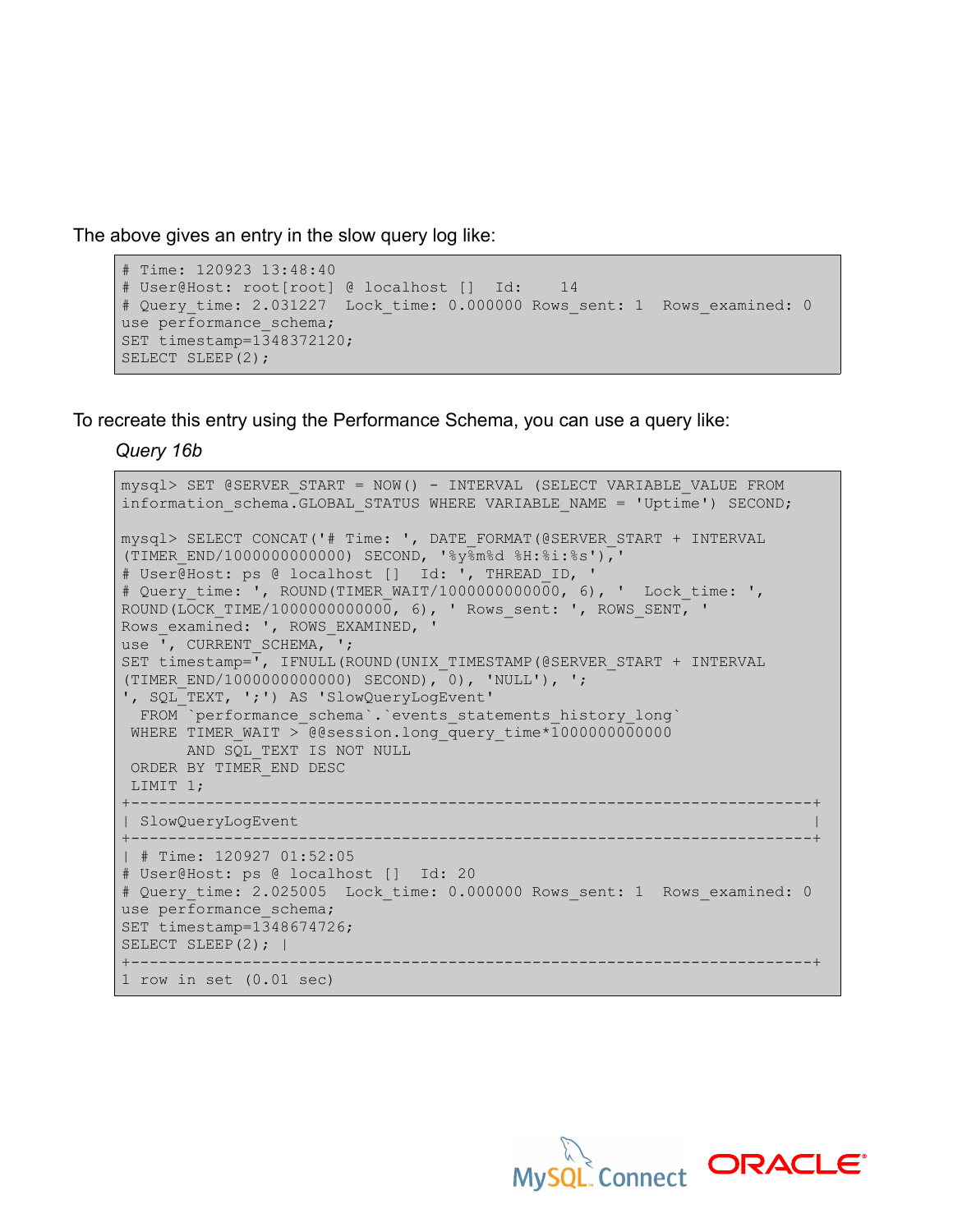Or use the slow query log procedure in the ps tools database. This procedure takes two arguments: the threshold for including queries (equivalent to long query time) and the earliest time to consider (use NULL to include all history):

```
shell# mysql -BN --raw -e "CALL ps tools.slow query log(1, NULL)"
/usr/sbin/mysqld, Version: 5.6.6-m9-log (MySQL Community Server (GPL)).
started with:
Tcp port: 3306 Unix socket: /usr/lib/mysql/mysql.sock
Time Id Command Argument
# Time: 120928 16:40:21
# User@Host: root @ localhost [] Id: 2
# Query time: 2.013918 Lock time: 0.000000 Rows sent: 1 Rows examined: 0
use performance schema;
SET timestamp=1348814421;
SELECT SLEEP(2);
```
Notes about the query:

- The user has been set to  $ps@localhost$  as the actual account is only known while the connection is still connected. We could try to see whether the THREAD ID still exists in the threads table and use the information if available.
- Likewise the process list id is not in general known, so here it has been replaced by the thread id.
- The time of the query will only be approximate as the  $\tt{TIMER}$  start and  $\tt{TIMER}$  END values may drift compared to the server start. See also <https://dev.mysql.com/doc/refman/5.6/en/performance-schema-timing.html>
- You can also add more information about the query such as number of internal temporary tables, however note that the mysqldumpslow script does not handle extra comments line.
- It would make sense to create a stored procedure which can be called from the command line if you intend to use this query.

Instead of recreating the slow query log entries and pass it through mysqldumpslow, we can take it a step further and do something similar directly from inside MySQL. For this we will use the statements with runtimes in 95th percentile view in ps\_helper.

The view uses the events statements summary by digest table to find the most expensive queries based on run time.

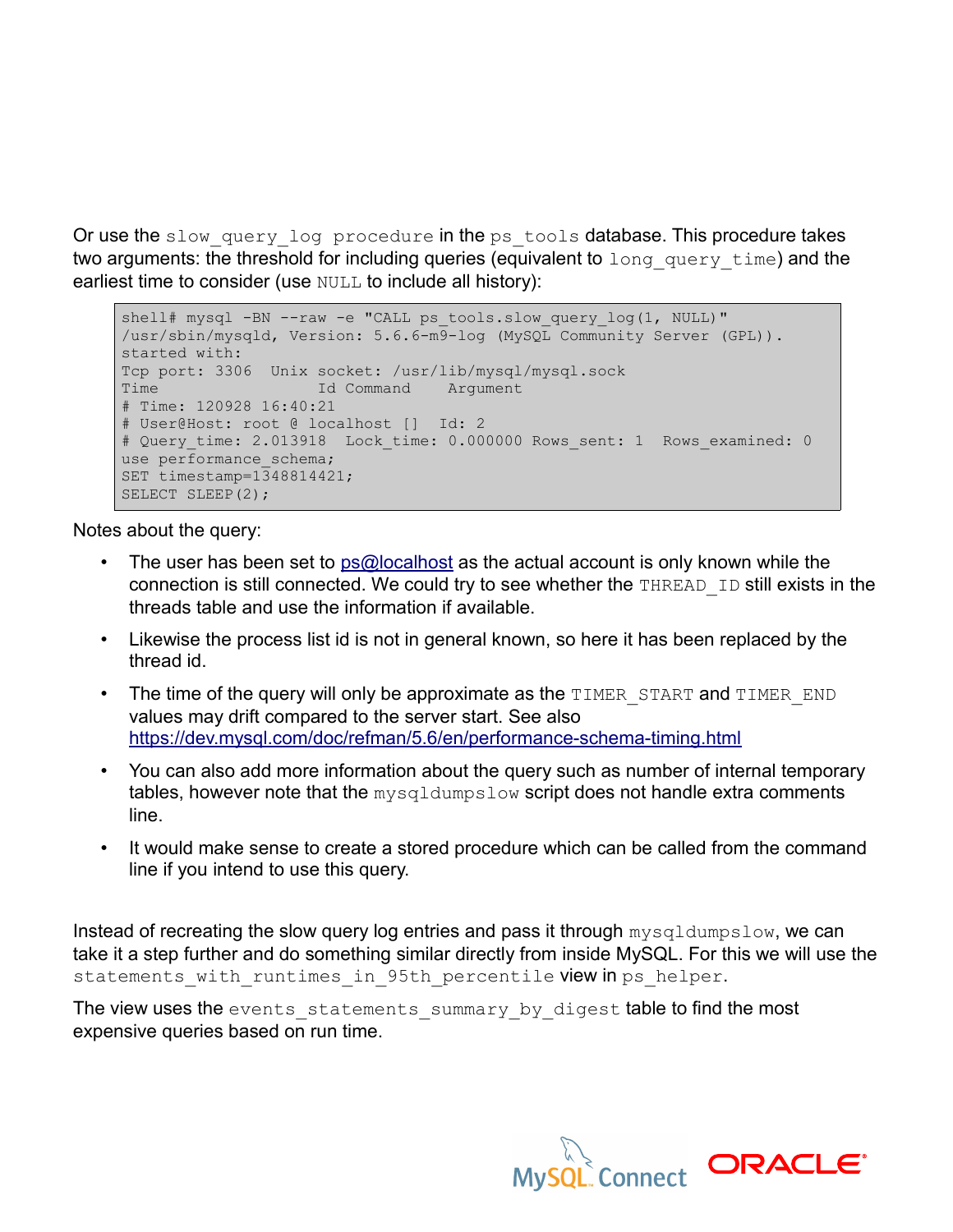```
Query 16c
```

```
mysql> SELECT * from ps helper.statements with runtimes in 95th percentile\G
        *************************** 1. row ***************************
        query: SELECT SLEEP (?)
   full scan:
  exec count: 1
   err_count: 0
  warn count: 0
total_latency: 2.03 s
  max_latency: 2.03 s
  avg_latency: 2.03 s
  rows sent: 1
rows_sent_avg: 1
 rows_scanned: 0
      digest: ea1906ef8f864f6dfa5a2c8a3f25477c
                *************************** 2. row ***************************
        query: SELECT * FROM mysqlconnect . processlist
   full scan: *
  exec count: 1
   err count: 0
 warn count: 0
total latency: 152.39 ms
  max_latency: 152.39 ms
 avg latency: 152.39 ms
  rows sent: 1
rows_sent_avg: 1
 rows_scanned: 22
   digest: 799cec2d5c9cbca2ca1ff3fae3b698de
2 rows in set (0.05 sec)
```
If you look at the first query (SELECT SLEEP  $(?)$ ) you will notice that the argument to SLEEP() has been replaced with a question mark. The events statements summary by digest table is grouping by the query digest rather than the actual query. The digest is based on a normalised version of the query which allows similar queries to be considered the same. Using the digest is in general more useful than specific for determining the types of queries that are slow. The mysqldumpslow script does a similar normalisation when aggregating the slow query log.

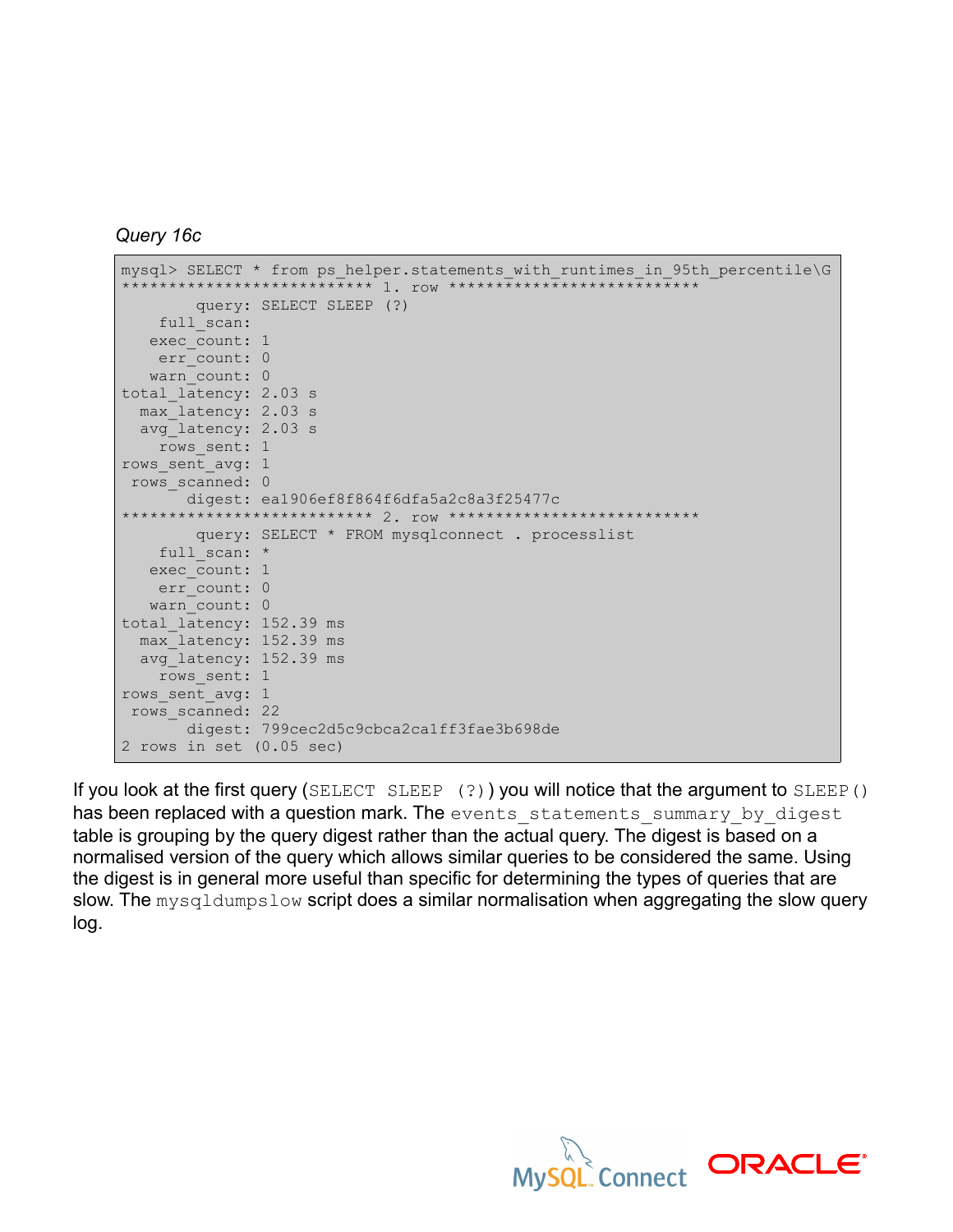To see how this work, let us look at an example:

*Query 16d*

```
mysql> TRUNCATE events statements history;
Query OK, 0 rows affected (0.00 sec)
mysql> TRUNCATE events statements summary by digest;
Query OK, 0 rows affected (0.03 sec)
mysql> SELECT Code, Name FROM world.Country WHERE Code = 'AUS';
+------+-----------+
| Code | Name |
+------+-----------+
| AUS | Australia |
+------+-----------+
1 row in set (0.00 sec)
mysql> SELECT Code, Name FROM world.Country WHERE Code = 'USA';
+------+---------------+
| Code | Name |
+------+---------------+
| USA | United States |
+------+---------------+
1 row in set (0.00 sec)
mysql> SELECT DIGEST, DIGEST TEXT, SQL TEXT FROM events statements history\G
*************************** 1. row ***************************
    DIGEST: 0a918f84e9308d683a431f41d2dada4c
DIGEST TEXT: TRUNCATE `events statements history`
 SQL TEXT: TRUNCATE events statements history
      *************************** 2. row ***************************
    DIGEST: 6b90709ef8b40f1aead03e5a7a3e2cf9
DIGEST_TEXT: TRUNCATE `events_statements_summary_by_digest` 
  SQL TEXT: TRUNCATE events statements summary by digest
        *************************** 3. row ***************************
     DIGEST: dedcd88c723e7b04e925975f78b8ae73
DIGEST TEXT: SELECT CODE , NAME FROM `world` . `Country` WHERE CODE = ?
  SQL TEXT: SELECT Code, Name FROM world.Country WHERE Code = 'AUS'
       -<br>*********************** 4. row *******
     DIGEST: dedcd88c723e7b04e925975f78b8ae73
DIGEST_TEXT: SELECT CODE , NAME FROM `world` . `Country` WHERE CODE = ? 
   SQL_TEXT: SELECT Code, Name FROM world.Country WHERE Code = 'USA'
4 rows in set (0.14 sec)
```
The events statements history table has a row for each of the three queries, but the DIGEST and DIGEST TEXT is the same for the two queries against the  $word.Country$  table.

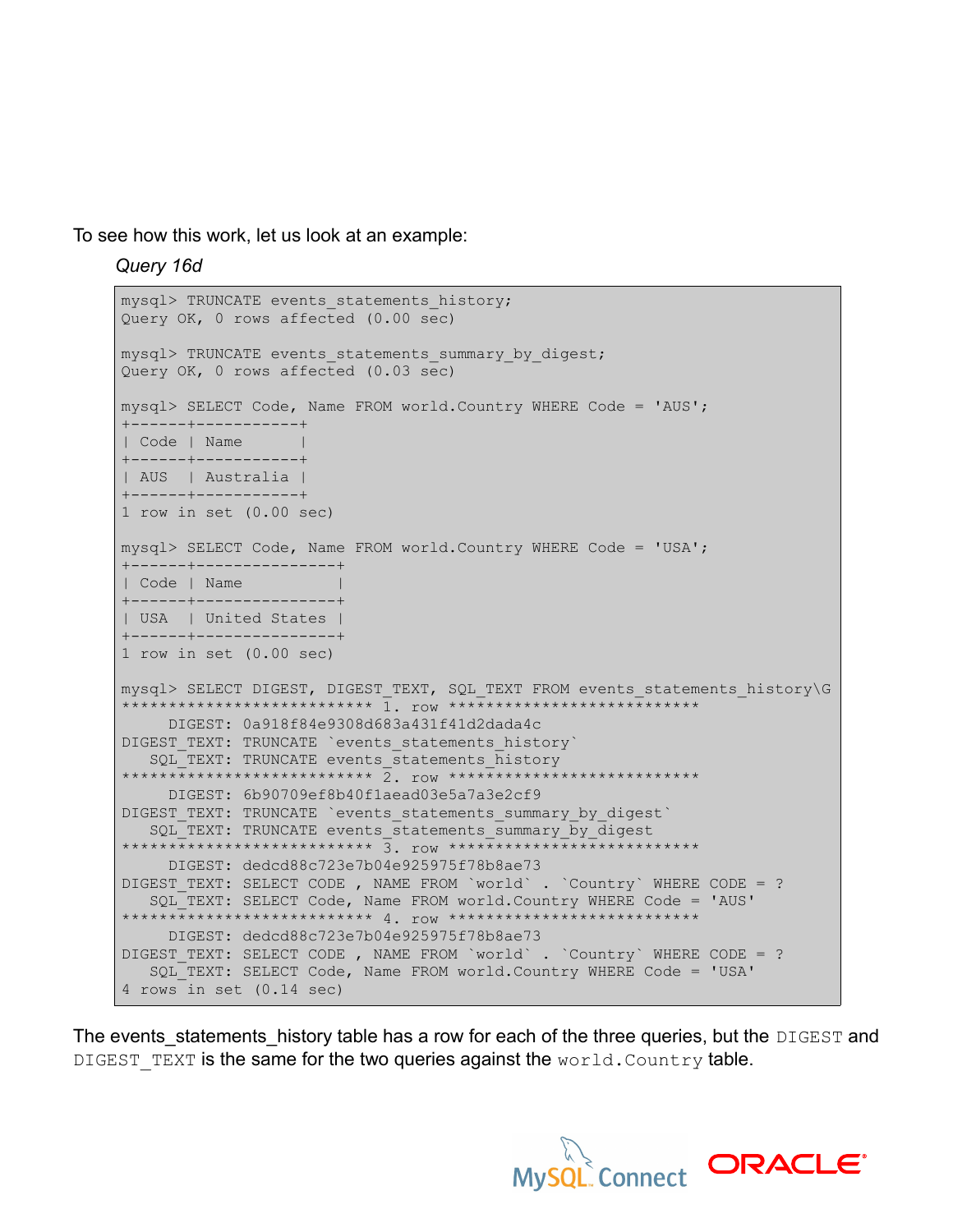DIGEST TEXT is the normalised query and DIGEST is the md5 sum of the normalised query; both can be found in all of the events statements current,

events statements history, and events statements history long tables, and the DIGEST is used for summarising the statements in the

events statements summary by digest table as used in the statements with runtimes in 95th percentile view.

## *Query 16e*

```
mysql> SELECT DIGEST, DIGEST_TEXT, COUNT_STAR
   -> FROM events statements summary by digest
   -> WHERE DIGEST TEXT LIKE '%world%'\G
*************************** 1. row ***************************
     DIGEST: dedcd88c723e7b04e925975f78b8ae73
DIGEST_TEXT: SELECT CODE , NAME FROM `world` . `Country` WHERE CODE = ? 
 COUNT_STAR: 2
1 row in set (0.11 sec)
```
## **Investigating a Slow Query**

Let us run a slow query and see what kind of information is available from the Performance Schema.

First find the THREAD ID of the thread running the query and truncate the events statements history table.

## *Query 17a*

```
mysql> SELECT THREAD ID FROM threads WHERE PROCESSLIST ID = CONNECTION ID();
+-----------+
| THREAD_ID |
+-----------+
| 23 |
+-----------+
1 row in set (0.00 sec)
mysql> use sakila
Reading table information for completion of table and column names
You can turn off this feature to get a quicker startup with -A
Database changed
mysql> TRUNCATE performance schema.events statements history;
Query OK, 0 rows affected (0.01 sec)
```
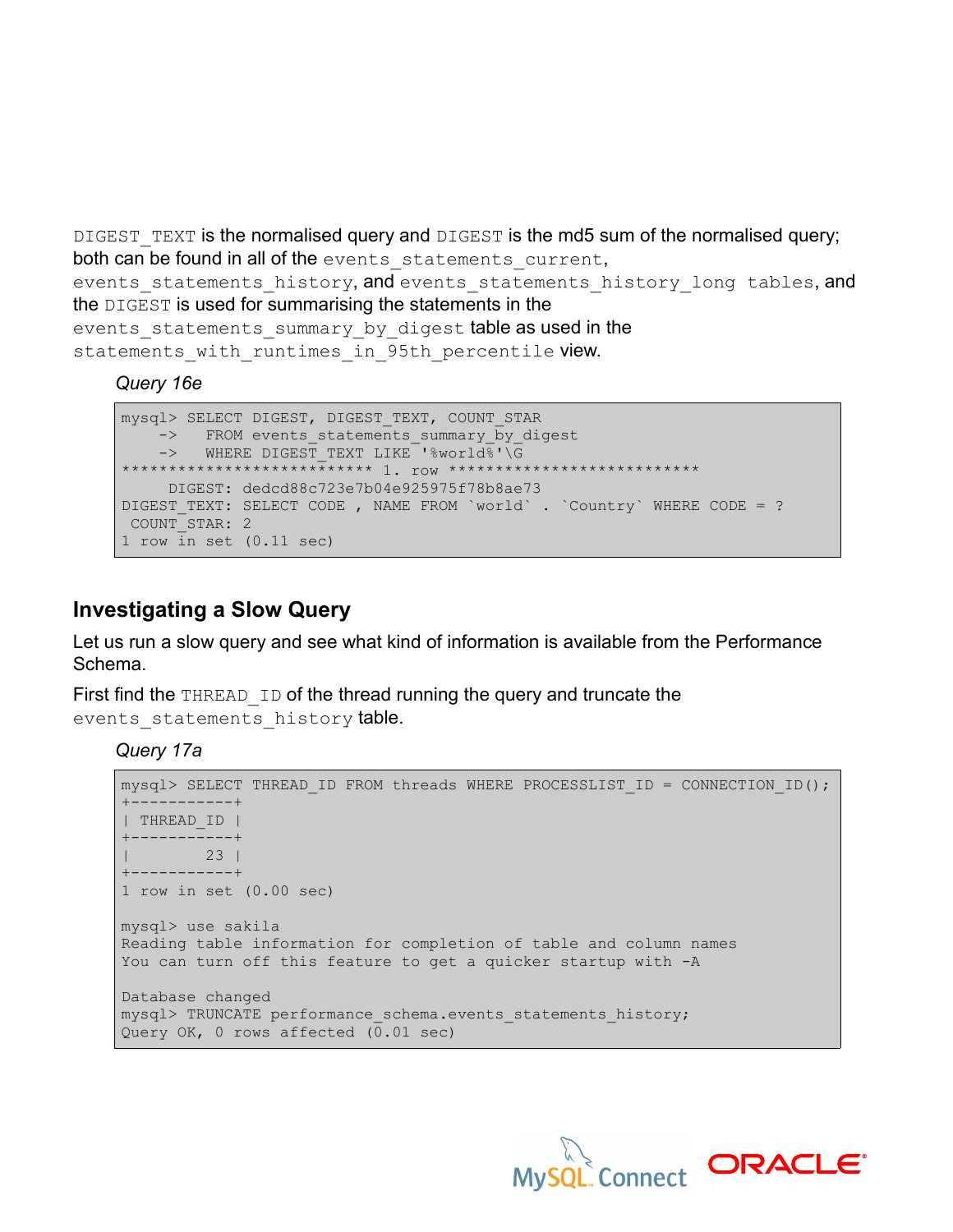The query we will be investigating is:

*Query 17b*

```
mysql> SELECT FID, title, LEFT(actors, 20) FROM nicer_but_slower_film_list;
+------+-----------------------------+----------------------+
| FID | title | Lettralian | LEFT(actors, 20) | |
+------+-----------------------------+----------------------+
| 1 | ACADEMY DINOSAUR | Penelope Guiness, Ch |
…
| 1000 | ZORRO ARK | | Ian Tandy, Nick Dege |
+------+-----------------------------+----------------------+
997 rows in set (0.41 sec)
```
We can now start the investigation by looking at the query in the events statements history table:

## *Query 17c*

| mysql> SELECT ps helper.format time (TIMER WAIT) AS TIMER WAIT,<br>ROWS SENT, ROWS EXAMINED,<br>$\rightarrow$<br>$\rightarrow$<br>CREATED TMP DISK TABLES AS TMP DISK TABLES,<br>CREATED TMP TABLES AS TMP TABLES, SELECT SCAN<br>$\rightarrow$<br>FROM performance schema.events statements history<br>$\rightarrow$<br>WHERE THREAD ID = 23 AND ROWS SENT $>$ 100<br>$\rightarrow$<br>ORDER BY TIMER START;<br>$\rightarrow$ |     |       |                                                                                     |  |  |
|--------------------------------------------------------------------------------------------------------------------------------------------------------------------------------------------------------------------------------------------------------------------------------------------------------------------------------------------------------------------------------------------------------------------------------|-----|-------|-------------------------------------------------------------------------------------|--|--|
|                                                                                                                                                                                                                                                                                                                                                                                                                                |     |       | TIMER WAIT   ROWS SENT   ROWS EXAMINED   TMP DISK TABLES   TMP TABLES   SELECT SCAN |  |  |
| 1.412.02 ms                                                                                                                                                                                                                                                                                                                                                                                                                    | 997 | 24861 |                                                                                     |  |  |
| 1 row in set $(0.02 \text{ sec})$                                                                                                                                                                                                                                                                                                                                                                                              |     |       |                                                                                     |  |  |

We can already see a few potential problems:

- A seemingly simple query is creating 3 internal temporary tables of which 2 are created on disk.
- It does 2 SELECT SCANS, so furthermore a clear indication that it is not a simple table (but rather a view).
- 24861 rows are examined to return 997 rows can we improve that?

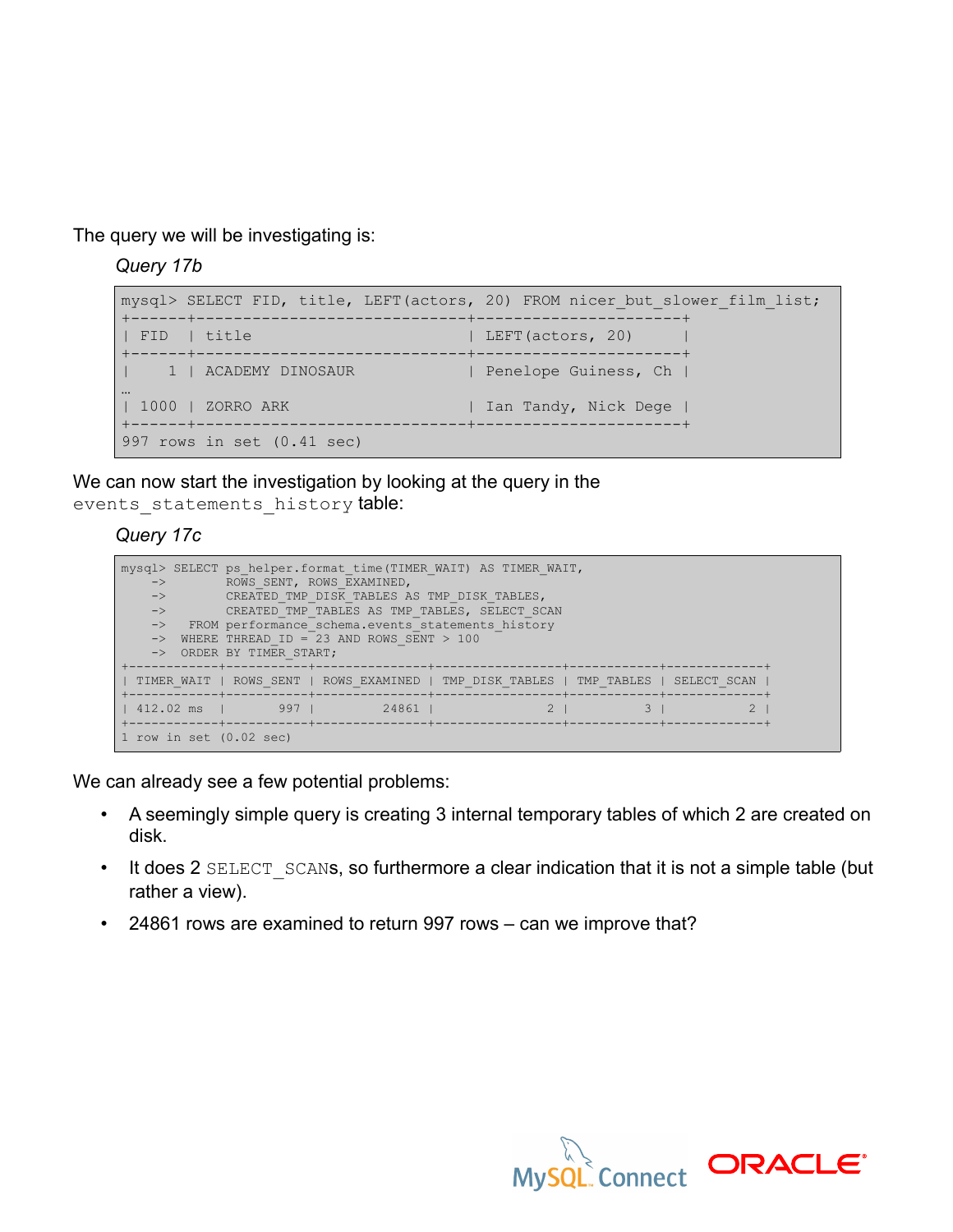Using EXPLAIN on the query gives:

# *Query 17d*

 $\blacksquare$ 

|                              |          |                          |                             |                 |                                             |                |                  | mysql> EXPLAIN SELECT FID, title, LEFT (actors, 20) FROM nicer but slower film list; |  |
|------------------------------|----------|--------------------------|-----------------------------|-----------------|---------------------------------------------|----------------|------------------|--------------------------------------------------------------------------------------|--|
|                              |          | id   select type   table |                             | l type          |                                             |                | I   rows   Extra |                                                                                      |  |
|                              | $1-1$    | PRIMARY                  | <derived2></derived2>       | $ \quad$ ALL    | $\vert \cdot \vert \cdot \cdot \cdot \vert$ | $992$ 1        | NULL             |                                                                                      |  |
|                              | $2 \;  $ | DERIVED                  | category                    | $ $ ALL $ $ $ $ |                                             |                |                  | 16   Using temporary; Using filesort                                                 |  |
|                              | $2 \mid$ | DERIVED                  | film category   ref $  $ 31 |                 |                                             |                |                  | Using where; Using index                                                             |  |
|                              | $2 \mid$ | DERIVED                  | l film                      | eq ref $  $     |                                             | $\mathbf{1}$   | NULL             |                                                                                      |  |
|                              | $2 \;  $ | DERIVED                  | film actor                  | l ref           |                                             | 2 <sup>1</sup> |                  | Using index                                                                          |  |
|                              | $2 \;  $ | DERIVED                  | actor                       | eq ref $  $     |                                             | $1 \mid$       | NULL             |                                                                                      |  |
|                              |          |                          |                             |                 |                                             |                |                  |                                                                                      |  |
| $6$ rows in set $(0.06$ sec) |          |                          |                             |                 |                                             |                |                  |                                                                                      |  |

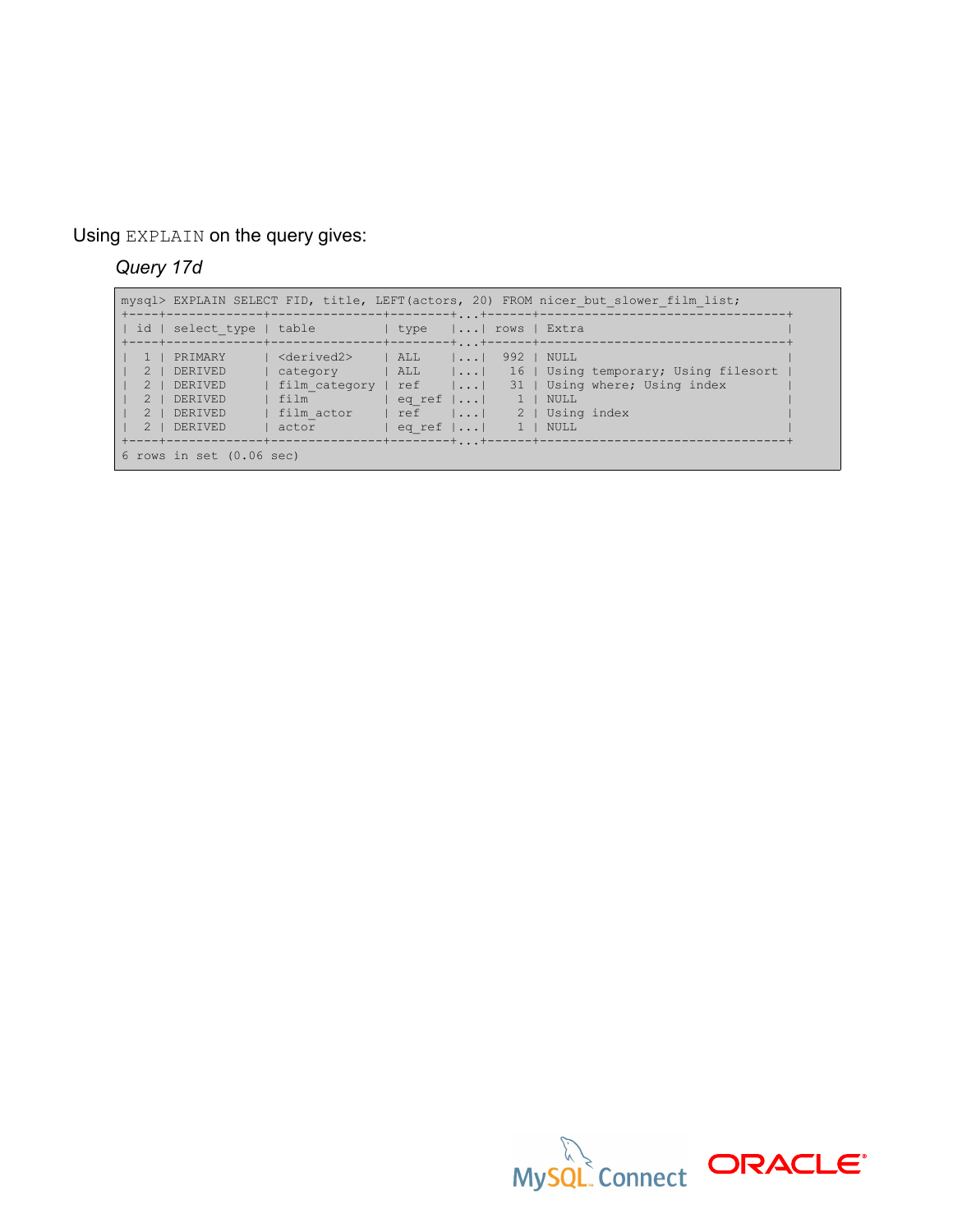So indeed it is a view using five tables, and furthermore it's materialising the view as a temporary table. The view definition is:

### *Query 17e*

```
CREATE VIEW nicer but slower film list
AS
SELECT film.film_id AS FID, film.title AS title, film.description AS description,
       category.name AS category, film.rental_rate AS price, film.length AS length,
       film.rating AS rating, GROUP CONCAT(CONCAT(CONCAT(UCASE(SUBSTR(actor.first name,1,1)),
      LCASE(SUBSTR(actor.first_name, 2, LENGTH(actor.first_name))),_utf8' ',
      CONCAT(UCASE(SUBSTR(actor.last name, 1, 1)),
       LCASE(SUBSTR(actor.last_name,2,LENGTH(actor.last_name)))))) SEPARATOR ', ') AS actors
  FROM category
      LEFT JOIN film category ON category.category id = film category.category id
        LEFT JOIN film ON film_category.film_id = film.film_id
        JOIN film_actor ON film.film_id = film_actor.film_id
      JOIN actor ON film actor.actor id = actor.actor id
 GROUP BY film.film_id;
```
The three internal temporary tables come from:

- The GROUP BY
- Materialisation of the view
- The GROUP CONCAT

To address this, we can try rewriting the query making the following changes:

- Convert the LEFT JOINs to INNER JOINs (as all the films have a category).
- Force the film table to be the first table through a STRAIGHT JOIN to ensure the index on film.film\_id can be used for the GROUP BY.

## *Query 17f*

```
CREATE OR REPLACE VIEW nicer but slower film list2
AS
SELECT film.film id AS FID, film.title AS title, film.description AS description,
         category.name AS category, film.rental_rate AS price, film.length AS length,
        film.rating AS rating, GROUP CONCAT(CONCAT(CONCAT(UCASE(SUBSTR(actor.first name,1,1)),
       LCASE(SUBSTR(actor.first_name, 2, LENGTH(actor.first_name))), utf8' ',
        CONCAT(UCASE(SUBSTR(actor.last_name, 1, 1)),
        LCASE(SUBSTR(actor.last_name,2,LENGTH(actor.last_name)))))) SEPARATOR ', ') AS actors
    FROM film
       STRAIGHT JOIN film category ON film category.film id = film.film id
         JOIN category ON category.category_id = film_category.category_id
       JOIN film actor ON film.film id = \overline{f}ilm actor.film id
       JOIN actor ON film actor.actor id = actor.actor id
   GROUP BY film.film_id;
```
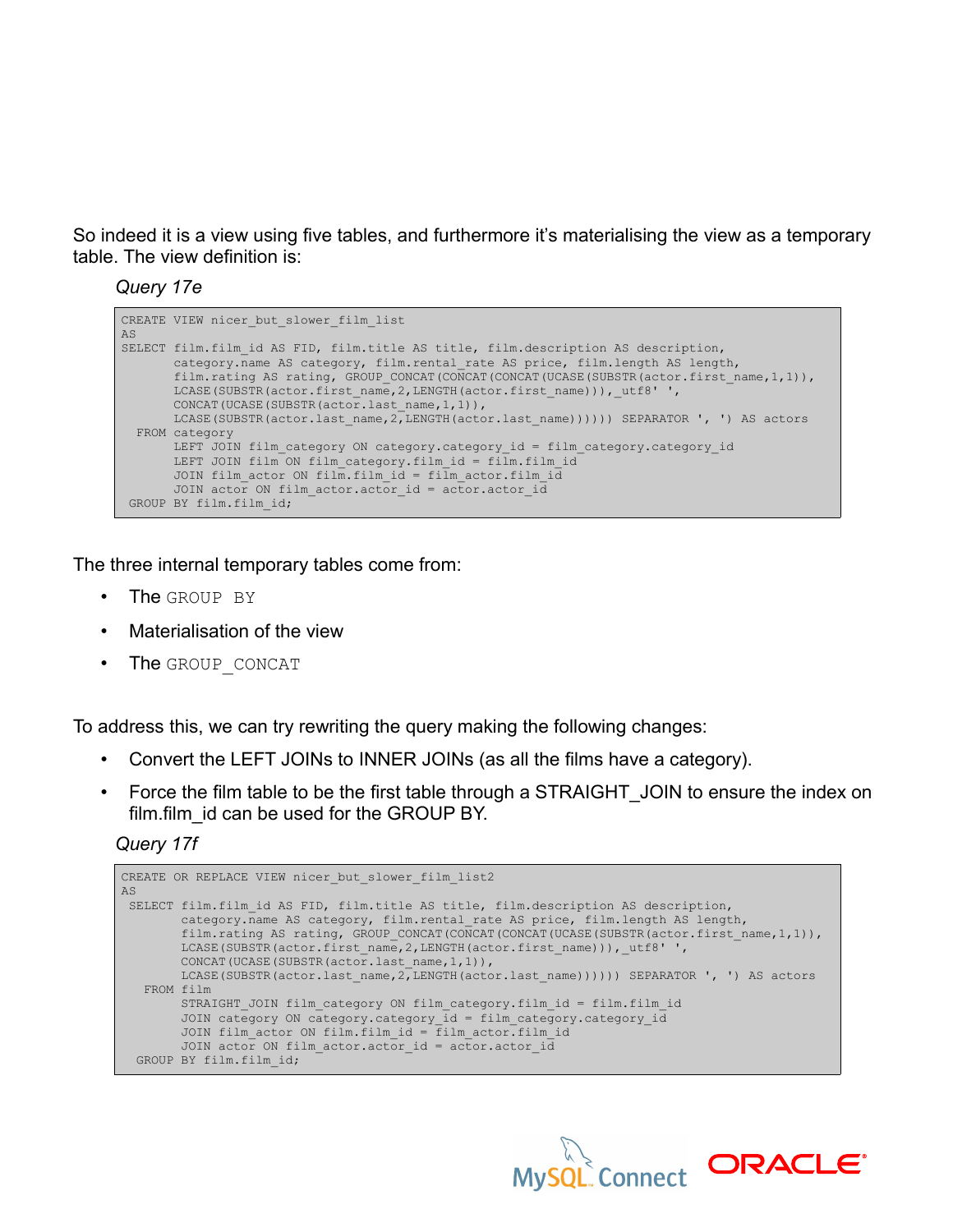Running the query again and checking events statements history now gives:

*Query 17g*

| mysql> SELECT ps helper.format time(TIMER WAIT) AS TIMER WAIT,<br>ROWS SENT, ROWS EXAMINED,<br>$\rightarrow$<br>$\rightarrow$<br>CREATED TMP DISK TABLES AS TMP DISK TABLES,<br>CREATED TMP TABLES AS TMP TABLES, SELECT SCAN<br>$\rightarrow$<br>FROM performance schema.events statements history<br>$\rightarrow$<br>WHERE THREAD ID = 23 AND ROWS SENT $>$ 100<br>-> ORDER BY TIMER START; |                            |                |                                                                       |  |             |  |  |  |
|------------------------------------------------------------------------------------------------------------------------------------------------------------------------------------------------------------------------------------------------------------------------------------------------------------------------------------------------------------------------------------------------|----------------------------|----------------|-----------------------------------------------------------------------|--|-------------|--|--|--|
|                                                                                                                                                                                                                                                                                                                                                                                                |                            |                | TIMER WAIT   ROWS SENT   ROWS EXAMINED   TMP DISK TABLES   TMP TABLES |  | SELECT SCAN |  |  |  |
| 261.86 ms l                                                                                                                                                                                                                                                                                                                                                                                    | 412.02 ms   997  <br>$997$ | 24861<br>14921 |                                                                       |  |             |  |  |  |
| +------------+-----------+--<br>2 rows in set $(0.02 \text{ sec})$                                                                                                                                                                                                                                                                                                                             |                            |                |                                                                       |  |             |  |  |  |

So somewhat of an improvement. But what if we avoid the overhead of having to materialise the view in a temporary table? Lets try to run the SELECT from nicer\_but\_slower\_film\_list directly:

*Query 17h*

| $\rightarrow$<br>$\rightarrow$<br>$\rightarrow$<br>$\rightarrow$ | -> ORDER BY TIMER START;                                                                                                                                                          | mysql> SELECT ps helper.format time (TIMER WAIT) AS TIMER WAIT,<br>ROWS SENT, ROWS EXAMINED,<br>CREATED TMP DISK TABLES AS TMP DISK TABLES,<br>CREATED TMP TABLES AS TMP TABLES, SELECT SCAN<br>-> FROM performance schema.events statements history<br>WHERE THREAD ID = 23 AND ROWS SENT > 100 |                                                                                     |  |  |  |  |  |
|------------------------------------------------------------------|-----------------------------------------------------------------------------------------------------------------------------------------------------------------------------------|--------------------------------------------------------------------------------------------------------------------------------------------------------------------------------------------------------------------------------------------------------------------------------------------------|-------------------------------------------------------------------------------------|--|--|--|--|--|
|                                                                  |                                                                                                                                                                                   |                                                                                                                                                                                                                                                                                                  | TIMER WAIT   ROWS SENT   ROWS EXAMINED   TMP DISK TABLES   TMP TABLES   SELECT SCAN |  |  |  |  |  |
| 412.02 ms<br>l 261.86 ms<br>$186.43$ ms                          | <u>andal</u> 1 and 1 and 1 and 1 and 1 and 1 and 1 and 1 and 1 and 1 and 1 and 1 and 1 and 1 and 1 and 1 and 1 and 1<br>$\frac{1}{2}$ 997  <br>9971<br>------------+-----------+- | 24861<br>14921<br>13924                                                                                                                                                                                                                                                                          |                                                                                     |  |  |  |  |  |
| 2 rows in set $(0.02 \text{ sec})$                               |                                                                                                                                                                                   |                                                                                                                                                                                                                                                                                                  |                                                                                     |  |  |  |  |  |

# **Investigating General Server Load**

First we will make some changes to the MySQL configuration.

## *1. Run some queries to generate load*

shell# bash /tmp/hol/run\_queries.sh

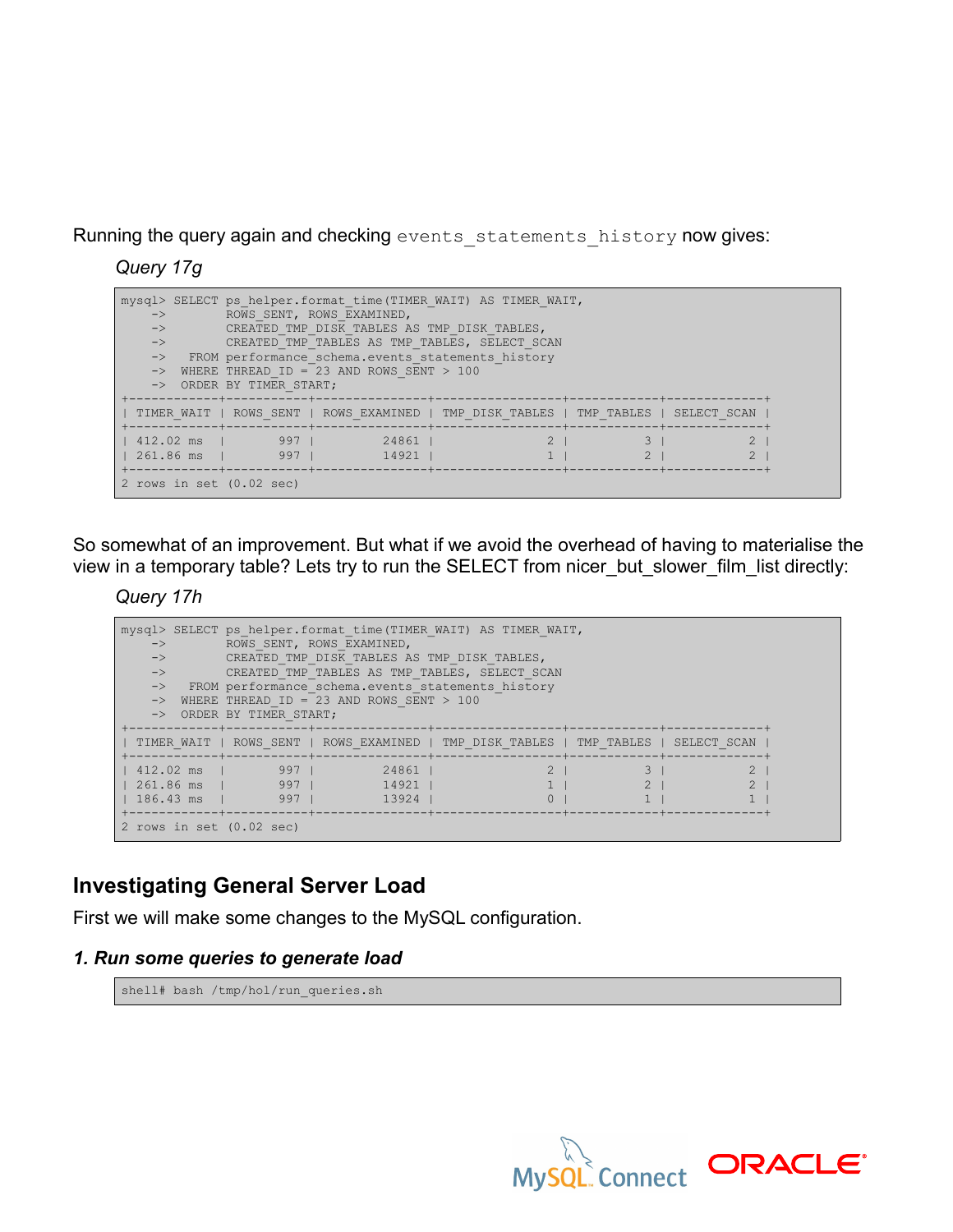## *2. Start the investigation*

*Query 18*

```
mysql> use performance_schema
Reading table information for completion of table and column names
You can turn off this feature to get a quicker startup with -A
Database changed
mysql> SELECT EVENT_NAME, COUNT_STAR,
   -> ps_helper.format_time(SUM_TIMER WAIT) AS SUM TIMER WAIT
    -> FROM events_waits_summary_global_by_event_name s
   -> ORDER BY s.SUM TIMER WAIT DESC
   \rightarrow LIMIT 10;
+-------------------------------------------+------------+----------------+
| EVENT_NAME | COUNT_STAR | SUM_TIMER_WAIT |
+-------------------------------------------+------------+----------------+
| idle | 228840 | 00:19:22.6267 |
| wait/synch/mutex/innodb/buf_pool_mutex | 780910 | 00:07:40.5441 |
| wait/io/socket/sql/client_connection | 458138 | 00:07:14.7444 |
| wait/io/table/sql/handler | 1171278 | 00:05:13.2516 |
| wait/io/file/innodb/innodb_data_file | 120084 | 00:01:02.7647 |
| wait/synch/mutex/innodb/lock_mutex | 2763636 | 00:01:02.3667 |
| wait/io/file/innodb/innodb_log_file | 9855 | 46.82 s |
| wait/synch/rwlock/innodb/hash table locks | 4928397 | 22.11 s |
| wait/synch/mutex/mysys/THR_LOCK::mutex | 1700455 | 16.95 s |
| wait/synch/cond/sql/BINARY_LOG::COND_done | 1185 | 13.33 s |
+-------------------------------------------+------------+----------------+
10 rows in set (0.01 sec)
```
Of the events spending most time, some of them we are not interested in here:

- $idle$ : that means something has been doing anything  $-$  so it is not putting load on the server, so not a problem.
- wait/io/socket/sql/client connection: this is related to creating the connections.
- wait/io/table/sql/handler: Table I/O events are so called *molecular* events, i.e. they include other events.

That leaves the following events as the biggest:

- wait/synch/mutex/buf pool mutex
- wait/io/file/innodb/innodb\_data\_file
- wait/synch/mutex/innodb/lock space
- wait/io/file/innodb/innodb\_log\_file

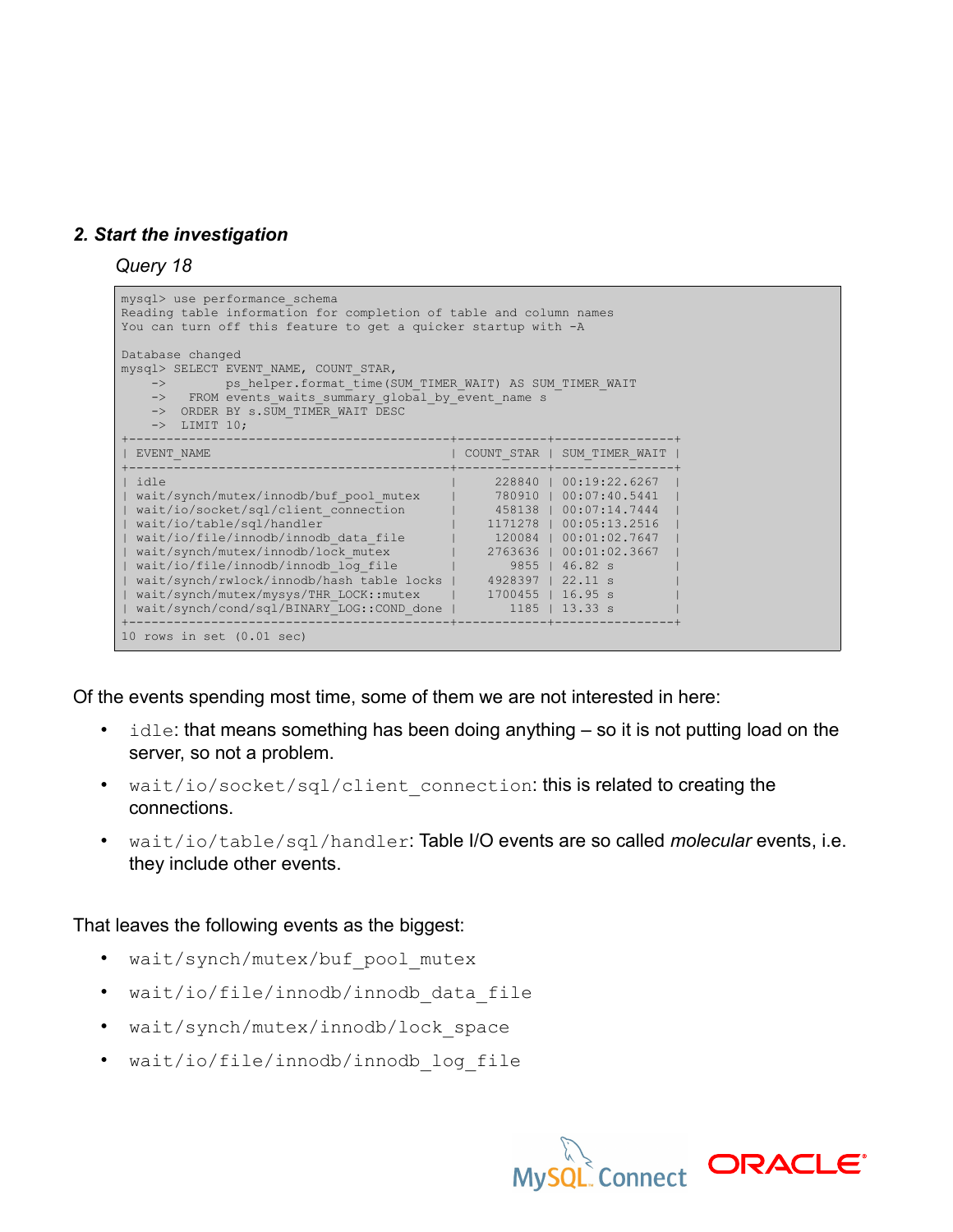The wait/synch/mutex/buf pool mutex, wait/io/file/innodb/innodb data file, and wait/io/file/innodb/innodb log file are signs of the InnoDB log files and possibly the buffer pool are too small. Too small log settings cause excessive flushing from the log files and buffer pool, and when the circular redo log is about to be overwritten, a checkpoint is forced (uses the data file) so that recovery will not break.

So the first step here would be to increase the size of the InnoDB log files and the InnoDB buffer pool. Then rerun the test see what the effect is.

## **Slave Load**

One of the important things in a master-slave setup is to monitor the slave to be sure that the slave keeps up with the master. Traditionally Seconds Behind Master from SHOW SLAVE STATUS has been used for this, but it has its problems, for example it is reactive monitoring.

The Performance Schema allows to proactively monitoring the slave.

First log into the slave:

shell# mysql --socket=/var/lib/mysql slave/mysql.sock

 $ps\_tools$  has a stored procedure – compute slave load average – for this:

*Query 19a*

```
mysql> use ps_tools;
Reading table information for completion of table and column names
You can turn off this feature to get a quicker startup with -A
Database changed
mysql> CALL compute slave load average();
Query OK, 0 rows affected (0.1\overline{2} \text{ sec})
```
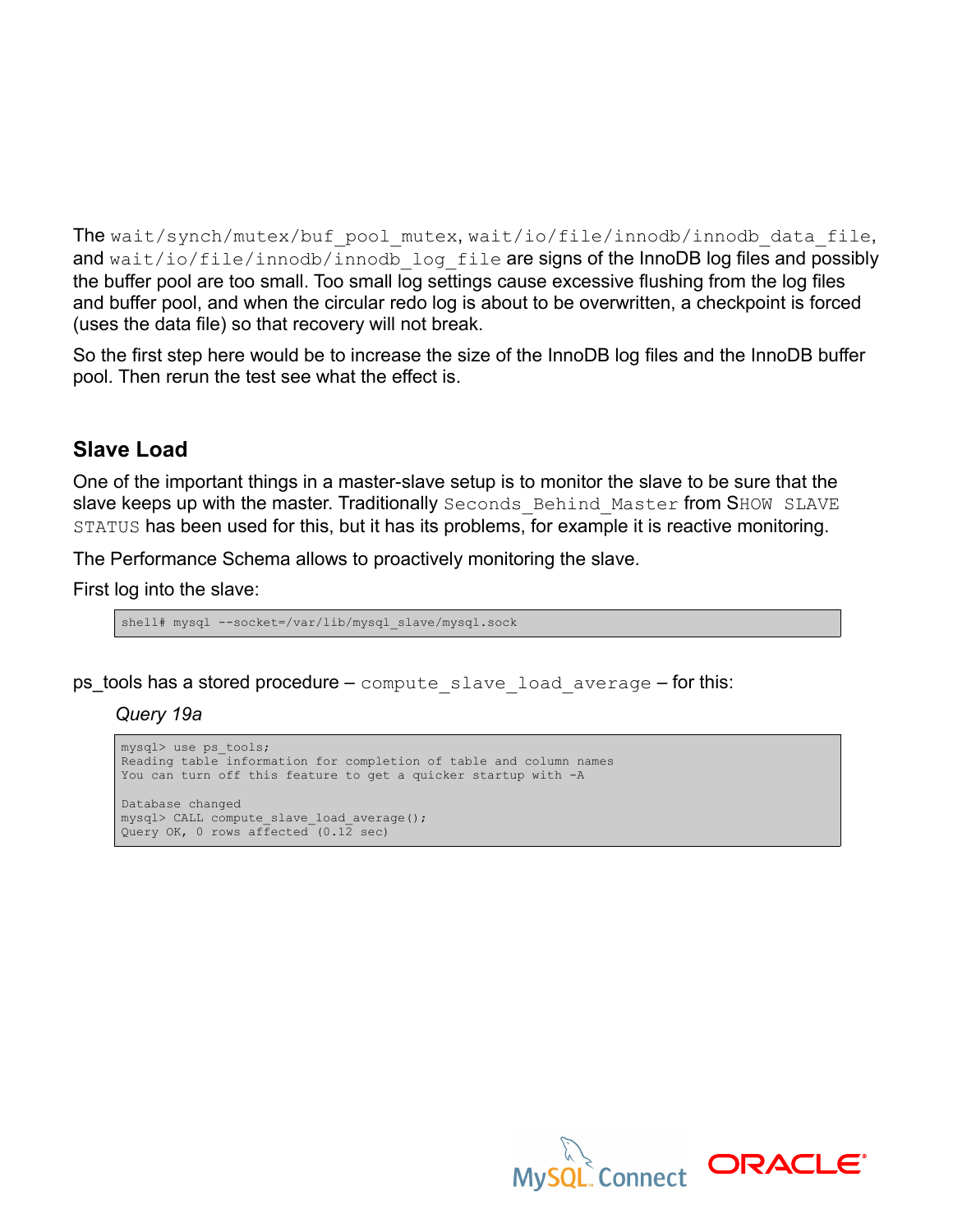The procedure updates the ps  $\text{tools.slave}$  sql load average table with the slave load statistics:

*Query 19b*



In ps\_tools an event is run every five seconds calling compute slave load average, but it could also be done having an external process, such as a monitoring system, run the equivalent queries.

The way it works is to check how long time the SQL thread () is spending in the wait/synch/cond/sql/RELAY\_LOG::update\_cond event out of the whole interval between calling compute slave load average. The need to work with deltas benefits from the support for microseconds in timestamps in MySQL 5.6.

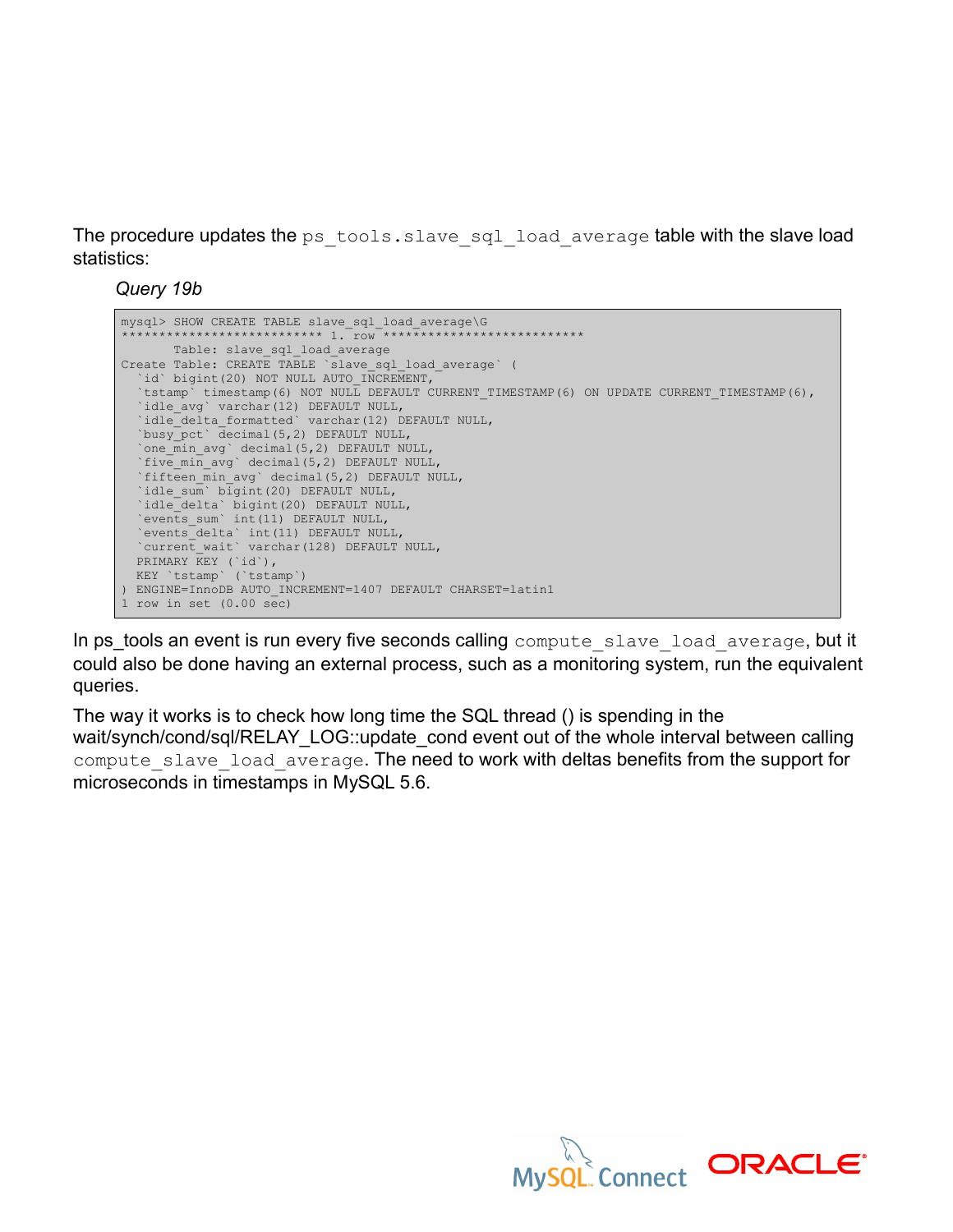To see how the slaved performed during the previous tests:

*Query 19c*

```
mysql> SELECT id, DATE_FORMAT(tstamp, '%H:%i:%s') AS tstamp,
-> idle delta formatted AS idle, busy pct,
\rightarrow one min avg AS avg 1, five min avg AS avg 5,
-> fifteen min avg as avg 15
   -> FROM slave sql load average s
  -> ORDER BY s.tstamp;
+------+----------+-----------+----------+-------+-------+--------+
| id | tstamp | idle | busy_pct | avg_1 | avg_5 | avg_15 |
                            +------+----------+-----------+----------+-------+-------+--------+
…
| 1740 | 08:58:36 | 3.64 s | 24.38 | 33.29 | 7.10 | 2.41 |
| 1741 | 08:58:41 | 2.80 s | 42.65 | 33.99 | 7.80 | 2.64 |
| 1742 | 08:58:46 | 1.91 s | 60.36 | 36.98 | 8.79 | 2.98 |
| 1743 | 08:58:51 | 3.25 s | 33.61 | 36.72 | 9.34 | 3.17 |
| 1744 | 08:58:56 | 2.83 s | 42.69 | 37.08 | 10.04 | 3.40 |
| 1745 | 08:59:01 | 2.88 s | 39.41 | 37.26 | 10.69 | 3.62 |
| 1746 | 08:59:06 | 663.44 ms | 86.44 | 42.26 | 12.11 | 4.10 |
| 1747 | 08:59:11 | 4.99 s | 0.00 | 39.36 | 12.11 | 4.10 |
| 1748 | 08:59:16 | 5.00 s | 0.00 | 36.33 | 12.11 | 4.10 |
…
```
To use this optimally plot it, so the busy % and averages can be see over time.

Notes:

- This feature is actually also available in MySQL 5.5 (requires a few changes in compute slave load average and slave sql load average.
- The load averages are simple averages of busy %, so it is not the same as the load average on Linux.
- If you want to read more about the slave SQL load average, see also [http://www.markleith.co.uk/2012/07/24/a-mysql-replication-load-average-with-performance](http://www.markleith.co.uk/2012/07/24/a-mysql-replication-load-average-with-performance-schema/)schema. This page also includes the MySQL 5.5 version of the procedure and table.

# **Stack Trace**

If the events stages history long, events statements history long, and events waits history long consumers are all enabled, it is possible to create a stack trace. The ps\_helper procedure dump\_thread\_stack does this.